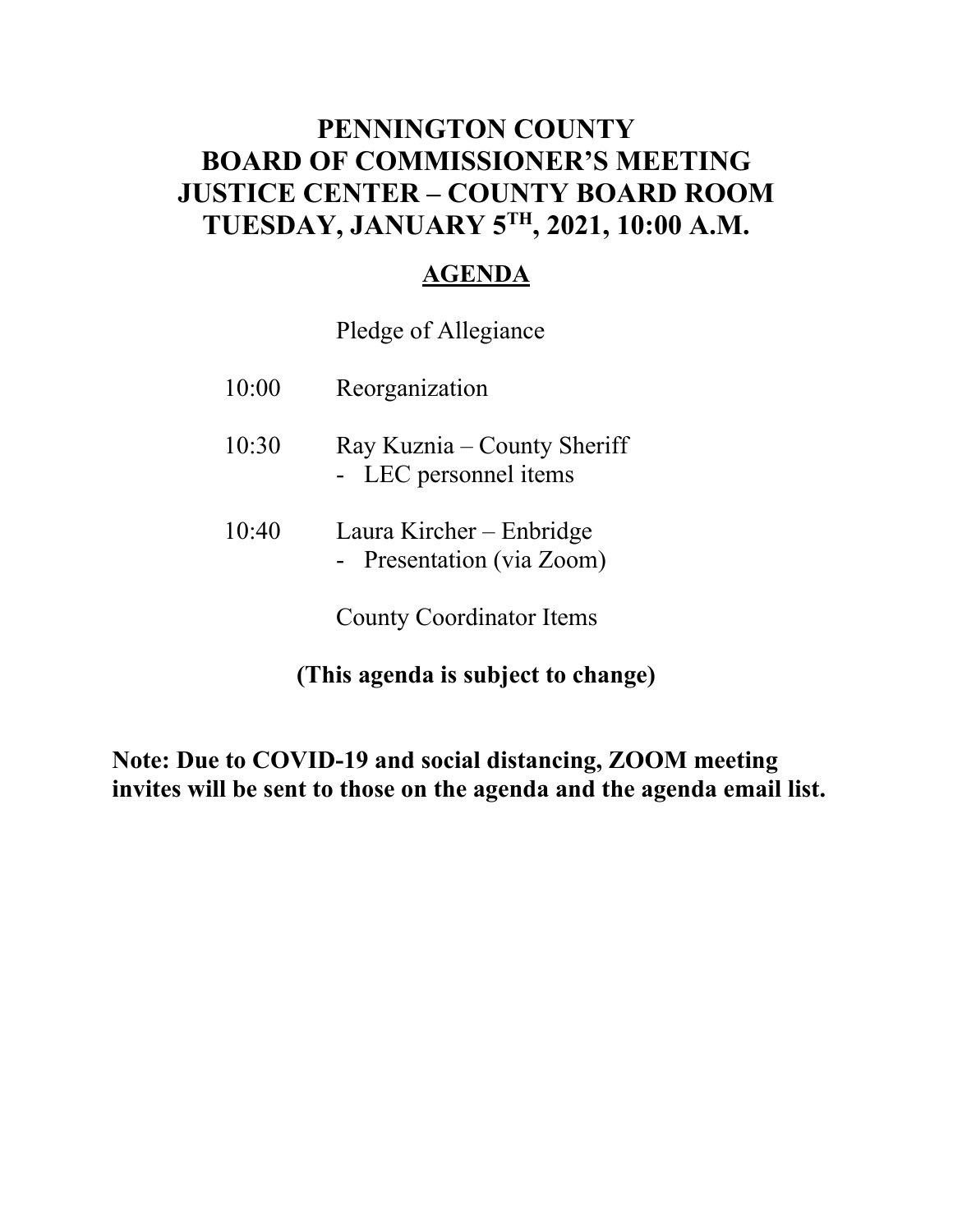#### **OFFICIAL PROCEEDINGS PENNINGTON COUNTY BOARD OF COMMISSIONERS TUESDAY, DECEMBER 29TH , 2020, 5:00 P.M.**

Pursuant to adjournment, the Pennington County Board of Commissioners met in the Pennington County Justice Center Board Room in Thief River Falls, MN, on Tuesday, December 29<sup>th</sup>, 2020 at 5:00 p.m. Members Present: Darryl Tveitbakk, Don Jensen, Bruce Lawrence, Neil Peterson, Cody Hempel. Members Absent: None.

The meeting was called to order by Chairman Tveitbakk and the Pledge of Allegiance was recited.

Human Services Director Julie Sjostrand met with the Board and presented the consent agenda from the December 15<sup>th</sup>, 2020 Human Services Committee meeting. On a motion by Commissioner Hempel and seconded by Commissioner Jensen, the following recommendations of the Pennington County Human Service Committee for December 15<sup>th</sup>, 2020 (detailed minutes on record) are hereby adopted:

#### SECTION A

- I. To approve the November  $17<sup>th</sup>$ , 2020 Human Service Committee meeting minutes.
- II. To approve the agency's personnel action as presented; the hire of Kate Trudeau as Social Services Supervisor – Child Protection, effective January 11<sup>th</sup>, 2021.
- III. A. To approve the CY 2021 Behavioral Health (Community-Based Services/Residential/Temporary Confinement and CD Assessment) Purchase of Service Agreements between Sanford Behavioral Health and Pennington County Human Services. December 15<sup>th</sup>, 2020 (detailed minutes on record) are here<br>
SECTION A<br>
SECTION A<br>
rrowe the November 17<sup>th</sup>, 2020 Human Service Committee n<br>
rrowe the agency's personnel action as presented; the hire o<br>
Services Superviso

B. To approve the CY 2021 Supported Employment Purchase of Service Agreement between the Occupational Development Center, Inc. and Pennington County Human Services.

C. To approve the Updated Pennington County Licensed Family Child Care Variance Guidelines Brochure.

#### SECTION B

I. To approve payment of the Agency's bills.

Motioned by Commissioner Jensen, seconded by Commissioner Lawrence, to approve the hire of Shelby Erickson as Social Worker with an effective starting date of February  $1<sup>st</sup>$ , 2021. Motion carried.

Ms. Sjostrand thanked Commissioners Jensen and Hempel for their years of service to Pennington County and has really enjoyed working with them.

The following resolution was introduced by Commissioner Jensen, seconded by Commissioner Hempel, and upon vote was unanimously carried.

**BE IT RESOLVED**, that the Pennington County Board of Commissioners does hereby approve the Joint Power Agreement – Northwest Workforce Service Area, effective July 1<sup>st</sup>, 2020 and ending June 30th, 2022.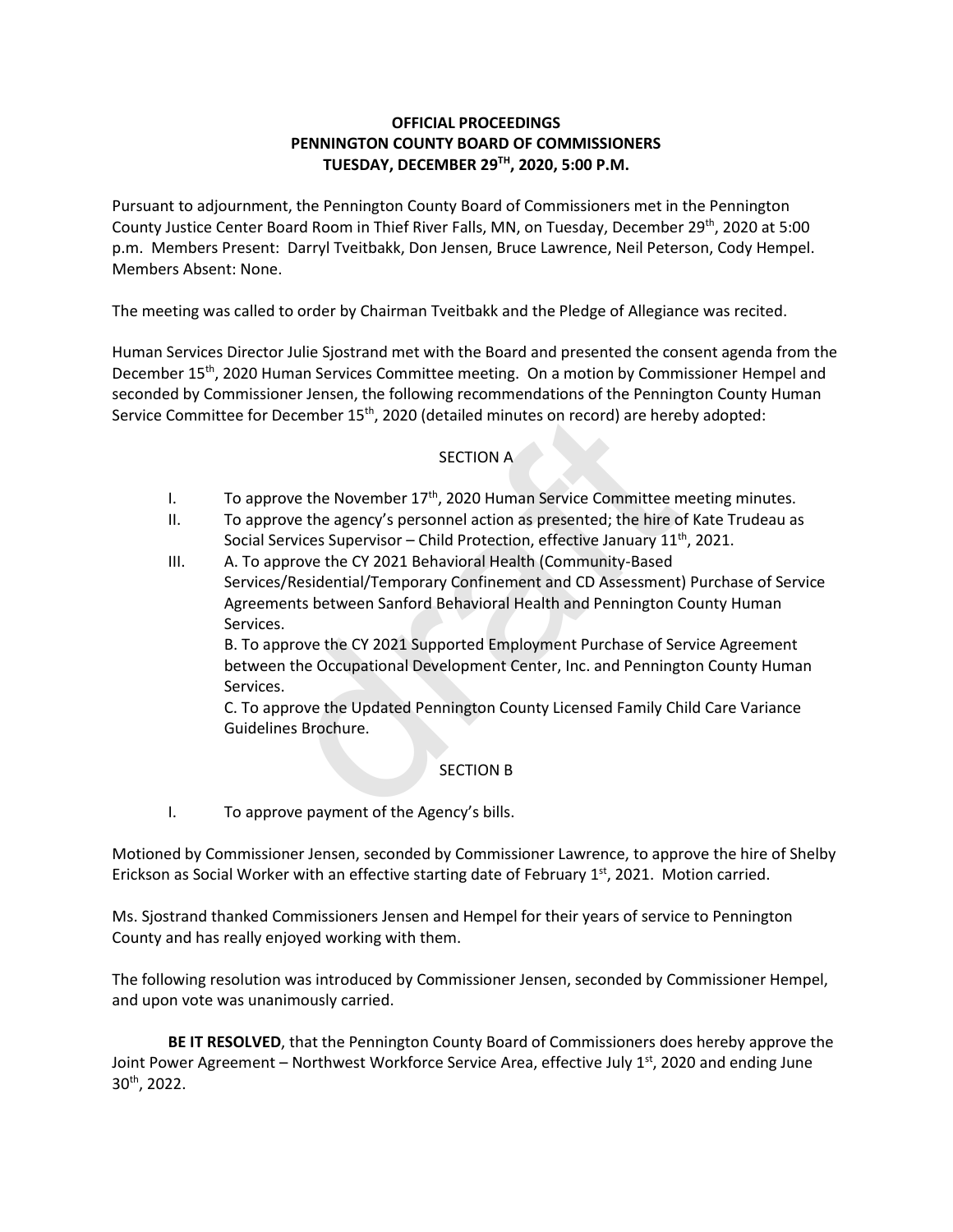Motioned by Commissioner Lawrence, seconded by Commissioner Jensen, to approve the reappointments of Joeanna Larson and Cindy Dallmann to the Inter-County Nursing Service Board for a two-year term effective January  $1<sup>st</sup>$ , 2021 through December 31 $<sup>st</sup>$ , 2022. Motion carried.</sup>

County Coordinator Kevin Erickson discussed an Out-of-State Travel Policy for Pennington County Elected Officials. Motioned by Commissioner Jensen, seconded by Commissioner Lawrence, to approve the Out-of-State Travel Policy for Pennington County Elected Officials as presented. Motion carried.

The Chairman recessed the Board meeting at 5:10 p.m. and opened the Public Hearing regarding the proposed change of the Auditor-Treasurer and Recorder positions from elected to appointed.

Present for the Public Hearing: April Scheinoha – Thief River Falls Times, Julie Sjostrand – Human Services Director, Jennifer Herzberg – Auditor/Treasurer, Grant Nelson – TRF Radio (via Zoom), Seamus Duffy – County Attorney, Carl Bruzek – County Assessor, Erik Beitel – Emergency Management Director Crystelle Philipp, Marit Martell – Hoffman, Philipp & Martell, PLLC.

County Attorney Seamus Duffy discussed the proposed change and cited the Minnesota Statutes allowing such change. County Coordinator Kevin Erickson noted the public comment period ended at 4:00 p.m. today as duly advertised; one constituent voiced him and his family's opposition to the change and a desire for the Board to delay any action on the issue. Commissioner Peterson stated that he reached out to people in his district regarding the proposal and received only positive comments; some questioned why such positions were elected to begin with. Chairman Tveitbakk stated that a high majority of Minnesota counties have already made these positions appointed and that it is being considered here also to protect the residents and interests of the County by insuring that qualified individuals hold these offices. Hearing no further comments, the Chairman closed the hearing at 5:12 p.m. and the Board meeting was called back to order. Martell – Hoffman, Philipp & Martell, PLLC.<br>
us Duffy discussed the proposed change and cited the Minn<br>
County Coordinator Kevin Erickson noted the public comme<br> *a* dvertised; one constituent voiced him and his family's o

The following resolution was introduced by Commissioner Jensen, seconded by Commissioner Lawrence, and upon vote was unanimously carried.

#### **RESOLUTION ESTABLISHING THE APPOINTED OFFICES OF COUNTY AUDITOR-TREASURER AND COUNTY RECORDER**

**WHEREAS**, 2017 Minnesota Session Laws, Chapter 92, Article 3, Section 6, passed by the legislature and signed into law by the Governor, provides a process for making certain county offices appointed in Pennington County; and

**WHEREAS**, the Pennington County Board of Commissioners desires to make the offices of County Auditor/Treasurer and County Recorder not elected by filled by appointment of the County Board; and

**WHEREAS**, the Pennington County Board of Commissioners wishes to appoint the offices of County Auditor/Treasurer and County Recorder effective upon the completion of the term of office to which the incumbent was elected or until a vacancy occurs in the office, which occurs earlier.

**NOW, THEREFORE, BE IT RESOLVED**, that the Pennington County Board of Commissioners hereby makes the offices of County Auditor/Treasurer and County Recorder appointed offices filled by appointment by the County Board.

**BE IT FURTHER RESOLVED**, that the Pennington County Board of Commissioners order that the effective date of said appointments will take place upon the completion of the term of office to which the incumbent was elected or until a vacancy occurs in the office, whichever occurs earlier.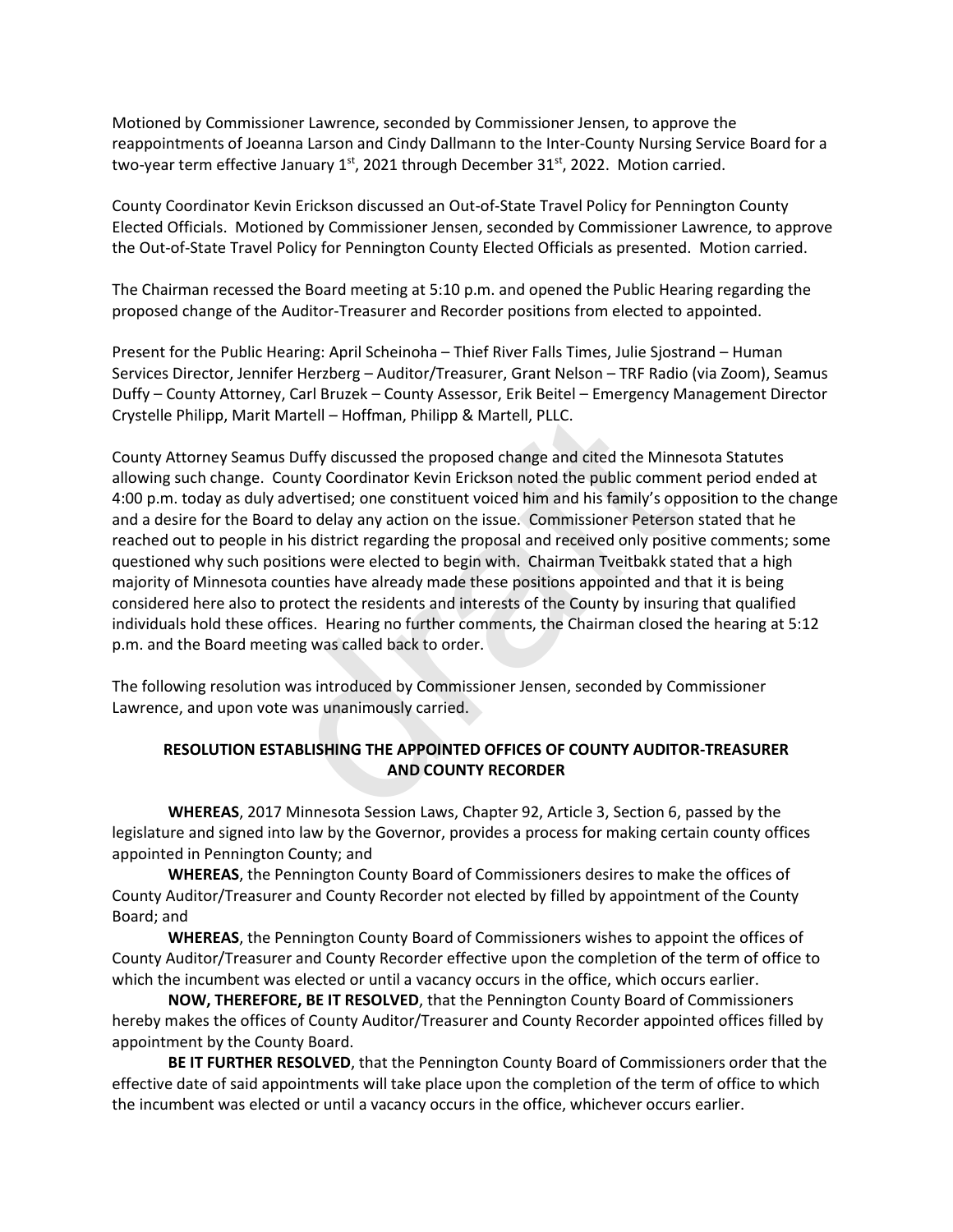Motioned by Commissioner Lawrence, seconded by Commissioner Hempel, to authorize an additional \$1,800 for the removal of asbestos in the Auditor-Treasurer and Assessor areas of the Government Center. Discussion followed with Commissioner Jensen stating that an additional \$4,400, per the quote by ACCT, Inc., would cover asbestos removal in the entire Auditor-Treasurer's office and that upcoming State funding could possibly cover the additional cost. Commissioner Lawrence amended his motion to a total of \$6,200, to which the seconder agreed, and upon vote the motion was unanimously carried.

Motioned by Commissioner Hempel, seconded by Commissioner Peterson, to approve an application by Falls Stay and Play for an 3.2 On-Sale Liquor License for 2021. Motion carried.

Motioned by Commissioner Peterson, seconded by Commissioner Hempel, to approve an application for a 3.2 Off-Sale Liquor License for Petro Pumper for 2021. Motion carried.

Motioned by Commissioner Jensen, seconded by Commissioner Hempel, to approve an application for a Tobacco and Cigarette License for the Goodridge Municipal Liquor Store for 2021. Motion carried.

Motioned by Commissioner Hempel, seconded by Commissioner Jensen, to approve the Board minutes of December 8<sup>th</sup>, 2020 as written. Motion carried.

Motioned by Commissioner Peterson, seconded by Commissioner Lawrence, to approve the Human Services warrants totaling \$132,447.51, the November Auditor and Manual warrants totaling \$6,011,489.52, and also the following Commissioner warrants. Motion carried.

| License for the Goodridge Municipal Liquor Store for 2021.                             |                 |              |
|----------------------------------------------------------------------------------------|-----------------|--------------|
| ioner Hempel, seconded by Commissioner Jensen, to appro<br>as written. Motion carried. |                 |              |
| ioner Peterson, seconded by Commissioner Lawrence, to ap                               |                 |              |
| ing \$132,447.51, the November Auditor and Manual warra                                |                 |              |
| o the following Commissioner warrants. Motion carried.                                 | <b>WARRANTS</b> |              |
| <b>County Revenue</b>                                                                  |                 | \$115,852.42 |
| Road & Bridge                                                                          |                 | \$289,013.02 |
| Solid Waste Facility                                                                   |                 | \$1,125.00   |
| Ditch funds                                                                            |                 | \$5,827.50   |
| mbursements in the amount of \$2,662.65 were also approv                               |                 |              |
|                                                                                        |                 |              |
| ioner Peterson, seconded by Commissioner Hempel, to hold                               |                 |              |
| ement Hearing on January 26 <sup>th</sup> , 2021 at 5:30 p.m. on the fo                |                 |              |
| River Falls City Council. Motion carried.                                              |                 |              |
| Parcel Number                                                                          | Owner           |              |
| 25.12100410                                                                            | Kellie Dagg     |              |

Per diems and meal reimbursements in the amount of \$2,662.65 were also approved.

Motioned by Commissioner Peterson, seconded by Commissioner Hempel, to hold an Economic Development Tax Abatement Hearing on January 26<sup>th</sup>, 2021 at 5:30 p.m. on the following properties approved by the Thief River Falls City Council. Motion carried.

| Parcel Number | Owner                |
|---------------|----------------------|
| 25.12100410   | <b>Kellie Dagg</b>   |
| 25.12100310   | <b>Tanner Nessen</b> |
| 25.12100910   | <b>Brandi Dorge</b>  |
| 25.12100710   | Mackenzie Swick      |
| 25.04703801   | Jeremiah Nichols     |
| 25.12100810   | <b>Tanner Dicken</b> |
| 25.02201700   | Diana Donarski       |
| 25.04300421   | <b>Wendall Wegge</b> |
| 25.11500300   | Marcia Sandal        |
|               |                      |

Kyri Nelson appeared before the Board (via Zoom) regarding a tax penalty they incurred on parcel ID: R25.00509430. Ms. Nelson stated the property does not have a home on it, nor is there a mail receptable on the property, so the tax statement was not received. She requested the late penalty on the second half of 2020 property tax be waived in consideration. County Coordinator Kevin Erickson stated the property address for tax statements was listed on the deed, and in accordance with standard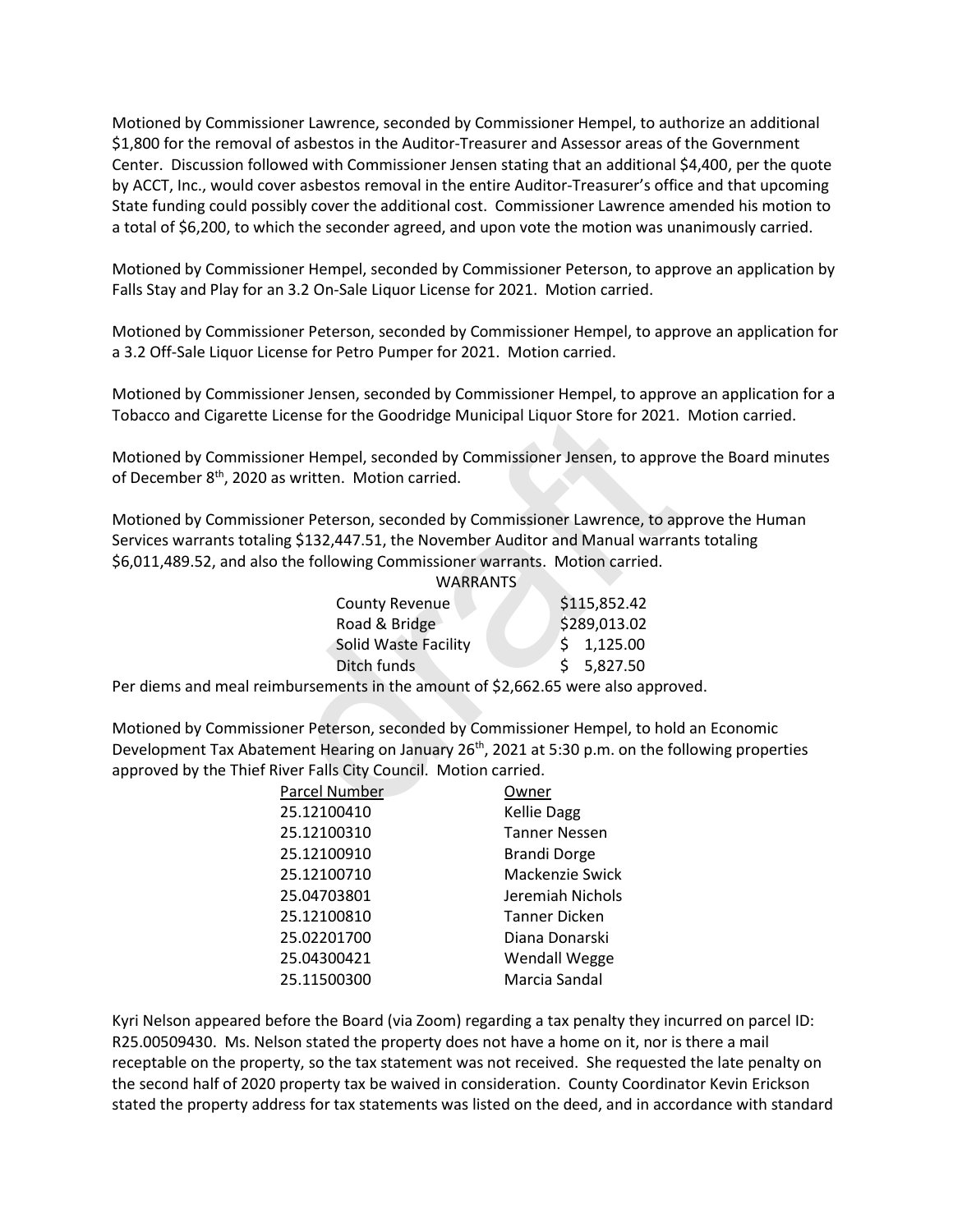procedure that is where the statement was sent. Discussion followed with Commissioner Lawrence stating that is ultimately the responsibility of the property owner to pay their taxes on or before the due date. No action was taken by the Board.

Motioned by Commissioner Peterson, seconded by Commissioner Hempel, to approve the Collective Bargaining Agreement between Pennington County and AFSCME Local #3452, which includes employees of Pennington County Human Services, for a three-year period beginning January  $1<sup>st</sup>$ , 2021. Motion carried.

Motioned by Commissioner Hempel, seconded by Commissioner Peterson, to approve the Collective Bargaining Agreement between Pennington County and I.U.O.E. Local #49, which includes employees of the Pennington County Highway Department, for a three-year period beginning January  $1<sup>st</sup>$ , 2021. Motion carried.

Motioned by Commissioner Jensen, seconded by Commissioner Hempel, to approve the Collective Bargaining Agreements between Pennington County and Minnesota Teamsters Public and Law Enforcement Employees Union Local #320 for the Deputies unit and the Dispatcher/Jailers, Corrections Officers, Jail Program Director, and STS units, for a three-year period beginning January  $1<sup>st</sup>$ , 2021. Motion carried.

Sandra Gaffney appeared before the Board (via conference call) regarding a tax penalty incurred on property owned by her mother, parcel ID: R25.01702240. Mildred Furuseth passed away in late September, 2020 and Ms. Gaffney's husband passed in early November, 2020. It was unknown to Ms. Gaffney that her mother's taxes were not paid until she received a letter from the County. She requested that the late penalties on the second half of 2020 property taxes be waived in consideration of her mother and husband's untimely passing. Motioned by Commissioner Hempel, seconded by Commissioner Peterson, to abate the late penalty incurred on the second half of 2020 property taxes on parcel ID: R25.01702240 in consideration of the circumstances as discussed above. Motion carried. ioner Jensen, seconded by Commissioner Hempel, to approse<br>Solution Pennington County and Minnesota Teamsters Pu<br>Solution Local #320 for the Deputies unit and the Dispatche<br>Director, and STS units, for a three-year period b

Chief Deputy Sheriff Seth Vettleson met with the Board regarding the following personnel items:

Motioned by Commissioner Lawrence, seconded by Commissioner Jensen, to accept the resignation of Full-Time Corrections Sergeant Kayla Dunwoody effective 12/31/20. Motion carried.

Motioned by Commissioner Hempel, seconded by Commissioner Lawrence, to approve the resignation of Gracie Porter as Full-Time Corrections Officer effective January 11<sup>th</sup>, 2021. Motion carried.

Motioned by Commissioner Jensen, seconded by Commissioner Hempel, to approve the hire of Hunter Eugene Roller as Full-Time Deputy Sheriff effective January  $4<sup>th</sup>$ , 2021. Motion carried.

Marit Martell and Crystelle Philipp of Hoffman, Philipp and Martell, PLLC met with the Board to review the 2019 Pennington County Audit. No issues were discovered and the opinion was unmodified, which is excellent. Ms. Philipp summarized the sections of the audit report and answered questions from the Board. The Board thanked them for their report.

County Engineer Mike Flaagan met with the Board and requested approval to move \$150,000 from the Building Improvement Fund to the Capital Improvement Fund due to the cold storage building project not being awarded in 2020. Motioned by Commissioner Lawrence, seconded by Commissioner Jensen,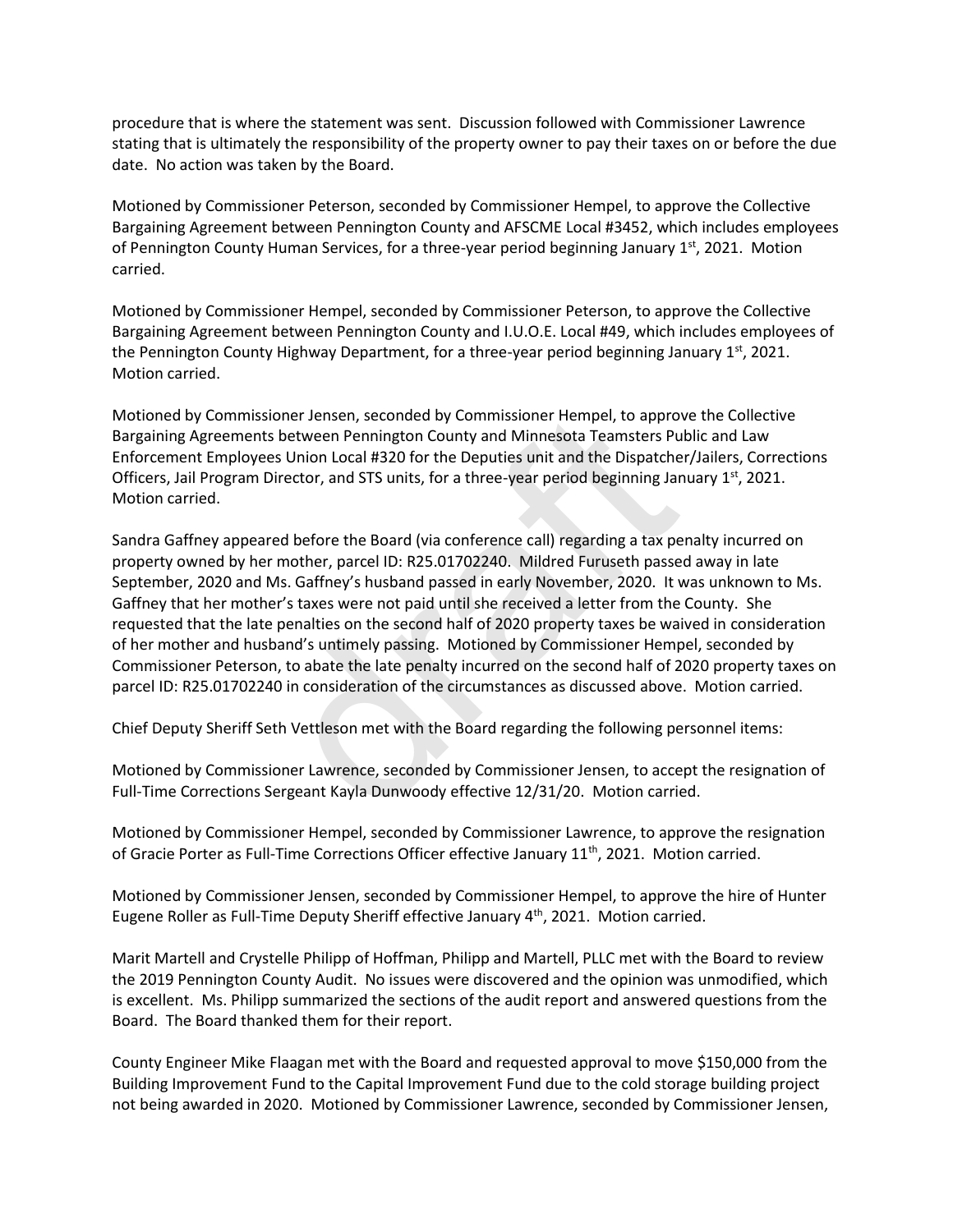to approve a 2020 transfer of \$150,000 from the Building Improvement Fund to the Capital Improvement Fund as discussed above. Motion carried.

Engineer Flaagan stated that MnDOT is considering replacement of the roof at the Joint Use Facility in 2021 and cost estimates are \$600,000. The Board stated that if the project occurs in 2021 the County will have to budget for the expense in 2022.

Motioned by Commissioner Jensen, seconded by Commissioner Peterson, to transfer \$105,758.23 from various ditch maintenance funds to the Road and Bridge Fund for work done by the Highway Department in 2020. Motion carried.

Mr. Flaagan stated that MnDOT approached him with concerns should any of their motor grader operators contract COVID-19; would the County contract for assistance completing their road work. Mike stated that if approved the County would invoice MnDOT for labor and equipment use. After discussion on the current County rates charged for related services, Commissioner Jensen motioned, seconded by Commissioner Peterson, to increase the County's motor grader rate to \$120.00/hour, the tandem truck rate to \$130.00/hour, and to increase the minimum charge for a residential driveway from \$60.00 to \$75.00. Motion carried. ent County rates charged for related services, Commissioner<br>oner Peterson, to increase the County's motor grader rate t<br>130.00/hour, and to increase the minimum charge for a res<br>ion carried.<br>ioner Jensen, seconded by Commi

Motioned by Commissioner Jensen, seconded by Commissioner Peterson, to approve the promotion of Erick Huseth and Gerald Larson to Full-Time Highway Equipment Operator effective January  $1<sup>st</sup>$ , 2021. Motion carried.

Mr. Flaagan informed the Board that Mr. Huseth will be working a 3:00 – 11:30 a.m. shift as Highway Equipment Operator during the winter months to take care of trouble spots in the County, such as the roundabouts that we have responsibility for.

Motioned by Commissioner Jensen, seconded by Commissioner Lawrence, to approve a wage adjustment for the County Highway Accountant to Grade 16 and a Step 5 wage of \$29.80/hour, inclusive of a 2021 COLA, effective January 1<sup>st</sup>, 2021. Motion carried.

Motioned by Commissioner Jensen, seconded by Commissioner Lawrence, to authorize the Engineer to advertise for bids to add-on to the cold storage building, with a bid opening scheduled for February 8<sup>th</sup>, 2021 at 11:00 a.m. Motion carried.

Mr. Flaagan thanked Mr. Jensen and Mr. Hempel for their service to the County and has enjoyed working with them through the years.

Inter-County Nursing Director Kayla Jore presented a COVID 19 update. The vaccine has begun to arrive, with ICN has administering 10 doses to date and expecting another 100 doses to arrive in a couple weeks. The vaccine is being administered in accordance with 'Phase 1A' and she is hopeful that 'Phase 1B' will include older age-class members of the public. She stated that side effects of the vaccine have been minimal, with a sore shoulder being most common. Ms. Jore stated there have been 24 new COVID cases since December  $20<sup>th</sup>$ , 2020, but she is expecting a higher spike in cases following the holidays.

Emergency Management Director Erik Beitel noted that the State has passed an economic relief package and Pennington County is eligible to receive \$283,303.62. He recommended that the former CARES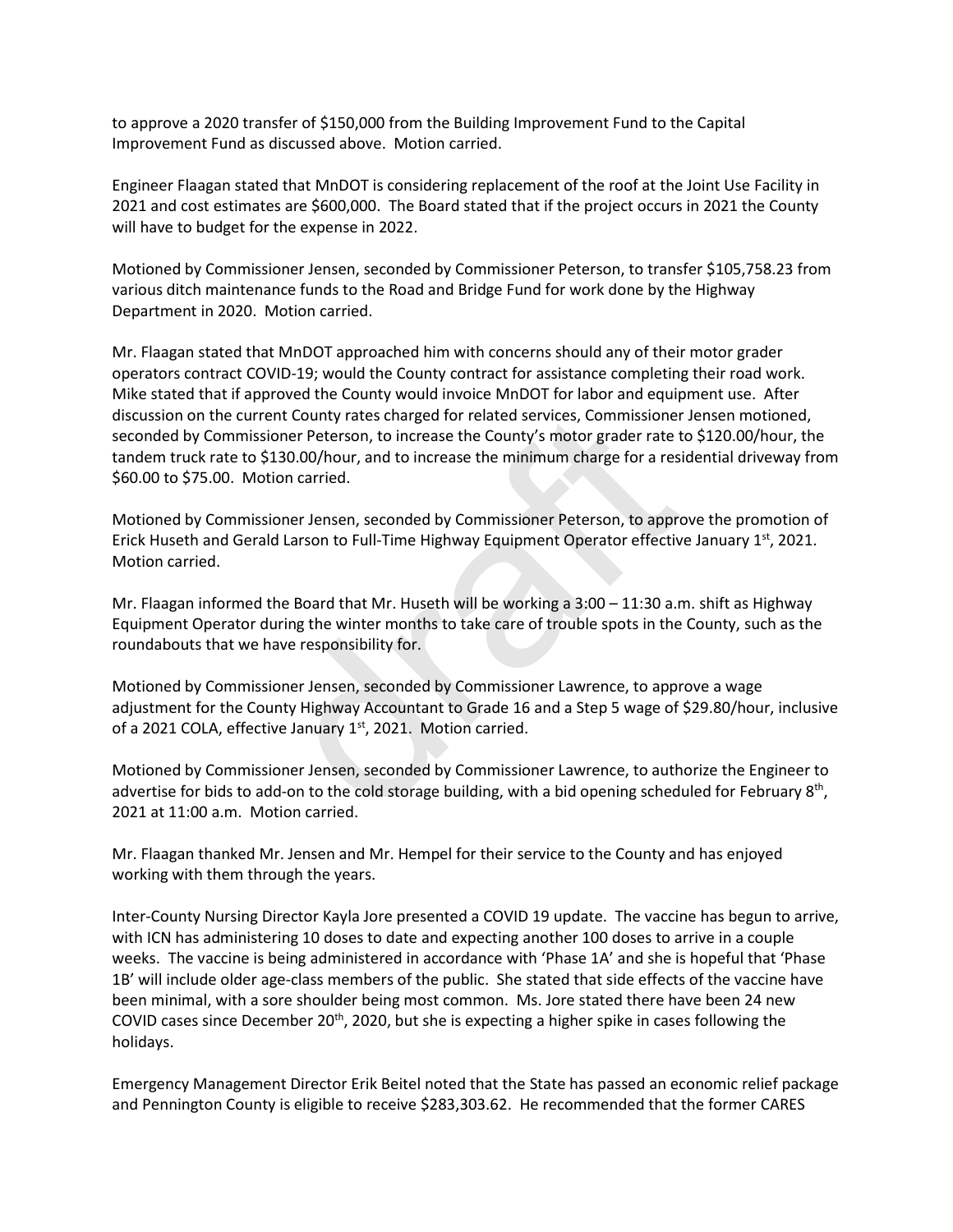Grant Committee be approved to administer the funds and related grants to local businesses. Motioned by Commissioner Lawrence, seconded by Commissioner Jensen, to authorize the CARES Grant Committee to administer funds received via the economic relief package as authorized by the Minnesota Legislature. Motion carried.

Mr. Beitel stated that counties must apply for the State relief funds and he recommends the Board Chair be authorized to sign the application. Commissioner Hempel questioned what businesses will qualify for the relief funding; if those that received prior CARES funds will be ineligible. Mr. Beitel replied that any business that received prior aid would not be disqualified from this round of relief funds. Motioned by Commissioner Jensen, seconded by Commissioner Hempel, to authorize the Chairman to sign the application for state economic relief funds as discussed above. Motion carried.

Mr. Beitel thanked Commissioners Jensen and Hempel for their years of service and a job well done.

Motioned by Commissioner Lawrence, seconded by Commissioner Jensen, to authorize the County Auditor-Treasurer to make temporary transfers, as outlined by the Auditor-Treasurer, to bring ditch balances to a positive balance at the end of 2020. Motion carried.

Motioned by Commissioner Jensen, seconded by Commissioner Hempel, to approve a wage adjustment for the Lead Deputy Treasurer to Grade 16 and a Step 5 wage of \$29.80/hour, inclusive of a 2021 COLA, effective January 1<sup>st</sup>, 2021. Motion carried.

The County Board then discussed cost-of-living-adjustments for non-union employees. Motioned by Commissioner Jensen, seconded by Commissioner Hempel, to set COLAs for non-union, county employees for three years as follows: 2021 = \$.75/hour, 2022 = \$.25/hour + 2.25%, 2023 = \$.25/hour + 1.5%, with an effective date of January  $1<sup>st</sup>$  each year. This motion excludes elected officials, the County Engineer, and the Crime Victim Services Advocate. Motion carried.

Chairman Tveitbakk entertained discussion on a document titled 'Pennington County Board of Commissioners - Operating Rules and Guidelines'. Motioned by Commissioner Hempel, seconded by Commissioner Jensen, to approve adoption of the 'Pennington County Board of Commissioners - Operating Rules and Guidelines' effective immediately. Motion carried. It was noted that the document will be modified to reflect the incoming Board members and other minor modifications. The revised document will be presented for approval at the January 5<sup>th</sup>, 2021 Board meeting. ioner Lawrence, seconded by Commissioner Jensen, to auth<br>ake temporary transfers, as outlined by the Auditor-Treasu<br>balance at the end of 2020. Motion carried.<br>ioner Jensen, seconded by Commissioner Hempel, to appro<br>easure

Commissioner Lawrence noted that in light of the Governor stating that school sports practices can resume on January 4<sup>th</sup>, 2021, he was questioned by TRFAHA about reopening of the Old Auditorium and Old Arena. The county has building lease agreements with TRFAHA and County Attorney Seamus Duffy will review the laws and agreements to see if we can allow use of the facilities for sports again.

Chairman Tveitbakk thanked Commissioners Jensen and Hempel for their years of service and appreciates their dedication to their positions and duty as Commissioners.

Commissioner Jensen stated he has appreciated serving his district the past 32 years and is proud of the fact that he missed only two county board meetings in his tenure as County Commissioner. He has appreciated working alongside many great Board members throughout the years.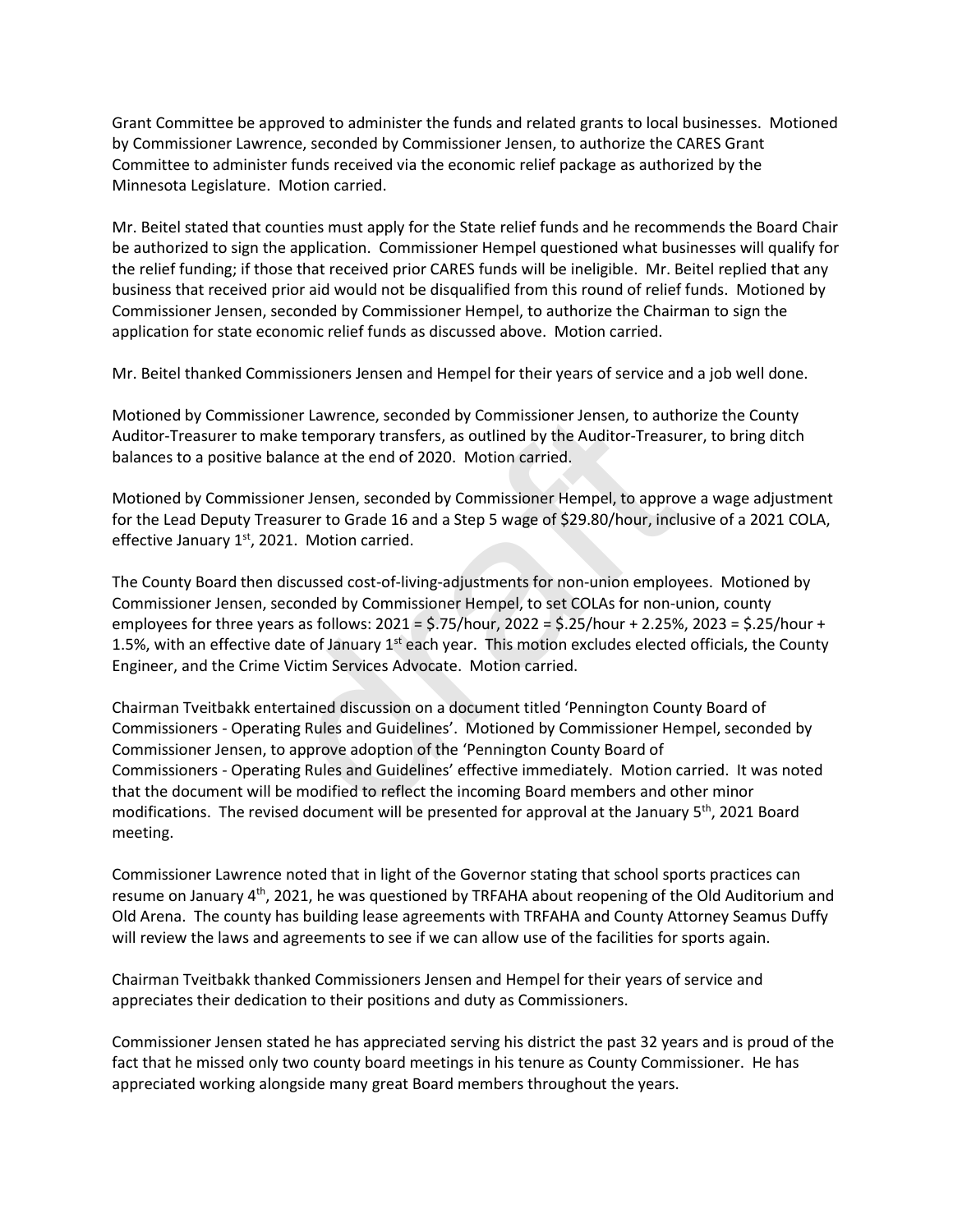Commissioner Hempel stated he appreciates the hard work of the Board; sometimes they respectfully disagree on issues but nonetheless strive to make the best decisions for Pennington County.

County Coordinator Kevin Erickson thanked Commissioners Jensen and Hempel for their years of service to the County and for always striving to make the best decisions for the residents and employees of the County.

Motioned by Commissioner Jensen, seconded by Commissioner Hempel, to adjourn the Board meeting to January 5<sup>th</sup>, 2021 at 10:00 a.m. Motion carried.

draft

ATTEST:

Kevin Erickson, County Coordinator **Darryl Tveitbakk, Chairman** Pennington County **Board of Commissioners**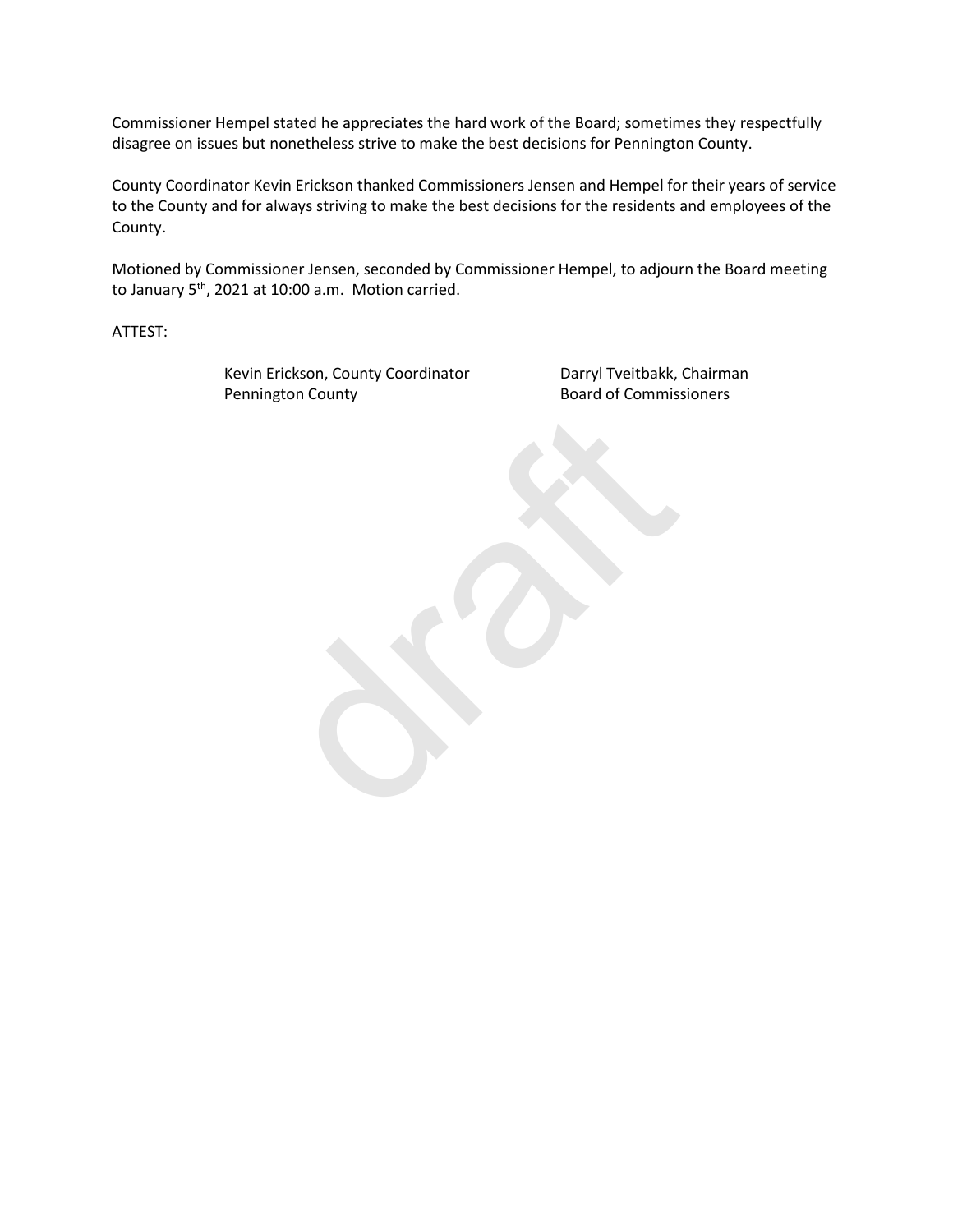| Linda                                     |            | <b>Pennington County Financial System</b>                                                                | INTEGRATED<br>FINANCIAL SYSTEMS |
|-------------------------------------------|------------|----------------------------------------------------------------------------------------------------------|---------------------------------|
| 1/5/21                                    | 8:33AM     | Audit List for Board COMMISSIONER'S VOUCHERS ENTRIES                                                     | Page 1                          |
| Print List in Order By:                   | $\sqrt{1}$ | 1 - Fund (Page Break by Fund)<br>2 - Department (Totals by Dept)<br>3 - Vendor Number<br>4 - Vendor Name |                                 |
| Explode Dist. Formulas Y                  |            |                                                                                                          |                                 |
| Paid on Behalf Of Name<br>on Audit List?: |            | $\mathsf{N}$                                                                                             |                                 |
| Type of Audit List:                       |            | D - Detailed Audit List<br>D<br>S - Condensed Audit List                                                 |                                 |
| Save Report Options?:                     |            | $\overline{N}$                                                                                           |                                 |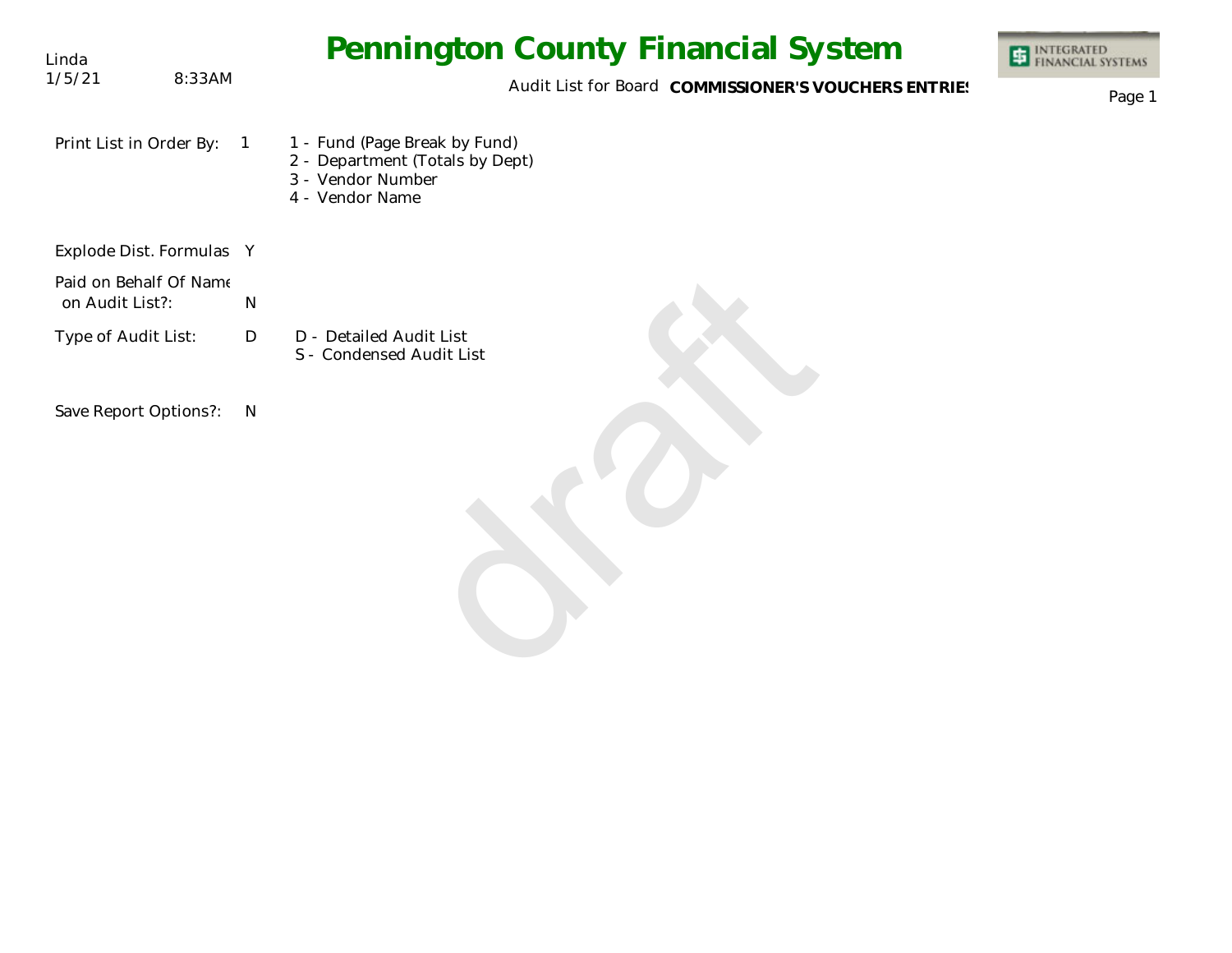

**1** County Revenue 1/5/21 8:33AM

Linda

#### Audit List for Board COMMISSIONER'S VOUCHERS ENTRIES<br>Page 2

| Paid On Bhf #<br>Service Dates<br>On Behalf of Name<br>No. Account/Formula<br>Accr<br>Amount<br><b>ACE HARDWARE</b><br>1011<br>01-111-000-0000-6300<br>AP<br><b>BULBS</b><br>63553<br><b>REPAIRS &amp; MAINTENANCE</b><br>115<br>23.97<br>N<br>AP<br>63653<br>01-251-000-0000-6300<br>8.59<br>LUBE SPRAY - JAIL DOORS<br><b>REPAIRS &amp; MAINTENANCE</b><br>N<br>88<br>01-251-000-0000-6302<br>INSTALL DOOR STOP - FREEZER<br>63657<br>KITCHEN REPAIRS & EXPENSE<br>89<br>21.17<br>N<br>01-251-000-0000-6302<br>AP<br>6.95<br>INSTALL DOOR STOP - FREEZER<br>63676<br>KITCHEN REPAIRS & EXPENSE<br>N<br>90<br>AP<br>AIR FILTER - DISPATCH<br>63775<br>N<br>91<br>01-218-000-0000-6300<br>19.98<br><b>REPAIRS &amp; MAINTENANCE</b><br><b>TAPE</b><br>01-111-000-0000-6300<br>AP<br>12.99<br>63814<br><b>REPAIRS &amp; MAINTENANCE</b><br>N<br>112<br><b>HARDWARE &amp; FASTENERS</b><br>N<br>01-111-000-0000-6300<br>AP<br>1.80<br>64133<br><b>REPAIRS &amp; MAINTENANCE</b><br>117<br>01-111-000-0000-6300<br>AP<br><b>BRACE</b><br>64133<br>N<br>3.59<br><b>REPAIRS &amp; MAINTENANCE</b><br>118<br>AP<br><b>HARDWARE &amp; FASTENERS</b><br>64291<br>01-111-000-0000-6300<br>3.58<br><b>REPAIRS &amp; MAINTENANCE</b><br>N<br>110<br>64291<br>N<br>01-218-000-0000-6300<br>AP<br>7.66<br><b>HARDWARE &amp; FASTENERS</b><br><b>REPAIRS &amp; MAINTENANCE</b><br>111<br>64593<br><b>SUPPLIES</b><br>01-201-000-0000-6401<br>AP<br>11.94<br><b>KEYS</b><br>N<br>92<br>ROOFTOP VENT REPAIR - LEC<br>64614<br><b>REPAIRS &amp; MAINTENANCE</b><br>01-218-000-0000-6300<br>AP<br>57.38<br>N<br>93<br>64838<br>N<br>01-800-000-0000-6300<br>AP<br>30.99<br>3" VENT<br><b>REPAIRS &amp; MAINTENANCE</b><br>113<br>64973<br>01-111-000-0000-6300<br>AP<br><b>VBELT</b><br>N<br>18.99<br><b>REPAIRS &amp; MAINTENANCE</b><br>114<br>AP<br>ROOFTOP VENT REPAIR - LEC<br>65083<br>94<br>01-218-000-0000-6300<br>$28.91 -$<br><b>REPAIRS &amp; MAINTENANCE</b><br>N<br>65315<br>$\mathsf{N}$<br>01-111-000-0000-6300<br>AP<br>10.58<br><b>FILE</b><br><b>REPAIRS &amp; MAINTENANCE</b><br>116<br>01-218-000-0000-6300<br>AP<br>156.89<br>REPLACE LIGHTING - LEC<br>65353<br>N<br>95<br>REPAIRS & MAINTENANCE<br><b>RETURN FILE</b><br>65658<br>01-111-000-0000-6300<br>AP<br>$10.58 -$<br><b>REPAIRS &amp; MAINTENANCE</b><br>N<br>119<br>01-501-000-0000-6403<br>AP<br><b>BLEACH</b><br>66152<br>N<br>109<br>3.59<br><b>JANITORIAL SUPPLIES</b><br>1011<br>ACE HARDWARE<br>19 Transactions<br>361.15<br>ASSOCIATION MINNESOTA COUNTIES<br>1308<br>78<br>2021 DUES - KE<br><b>DUES - AUDITOR</b><br>01-041-000-0000-6241<br>771.00<br>N<br>2021 MEMBERSHIP DUES<br>56602<br><b>DUES - BOARD</b><br>01-003-000-0000-6241<br>8,873.00<br>N<br>42<br>57277<br>01-003-000-0000-6241<br>ANNUAL MEETING - VIRTUAL - JH<br><b>DUES - BOARD</b><br>N<br>AP<br>50.00<br>61<br>AP<br>57277<br>DUES - BOARD<br>01-003-000-0000-6241<br>ANNUAL MEETING - VIRTUAL - BL<br>N<br>50.00<br>62<br>01-003-000-0000-6241<br>AP<br>ANNUAL MEETING - VIRTUAL - DJ<br>57277<br><b>DUES - BOARD</b><br>N<br>63<br>50.00<br>01-003-000-0000-6241<br>AP<br>50.00<br>ANNUAL MEETING - VIRTUAL - NP<br>57277<br><b>DUES - BOARD</b><br>N<br>64<br>01-003-000-0000-6241<br>AP<br>ANNUAL MEETING - VIRTUAL - DT<br>57277<br><b>DUES - BOARD</b><br>50.00<br>N<br>65<br>ASSOCIATION MINNESOTA COUNTIES<br>7 Transactions<br>1308<br>9,894.00<br>BRUZEK/CARL<br>2322<br>MILEAGE - ASSESSING - TWNSHIPS<br>123020<br>01-106-000-0000-6330<br>AP<br>8.91<br>TRAVEL & EXPENSE<br>15<br>N<br>MILEAGE - ASSESSING - TWNSHIPS<br>01-106-000-0000-6330<br>AP<br>123120<br><b>TRAVEL &amp; EXPENSE</b><br>7.02<br>N<br>16<br>01-106-000-0000-6330<br>AP<br>MILEAGE - ASSESSING - TWNSHIPS<br>12420<br>N<br>14.15<br><b>TRAVEL &amp; EXPENSE</b><br>14<br>BRUZEK/CARL<br>2322<br>30.08<br>3 Transactions |  | Vendor Name | Rpt | <b>Warrant Description</b> | Invoice $#$ | Account/Formula Descripti 1099 |  |
|----------------------------------------------------------------------------------------------------------------------------------------------------------------------------------------------------------------------------------------------------------------------------------------------------------------------------------------------------------------------------------------------------------------------------------------------------------------------------------------------------------------------------------------------------------------------------------------------------------------------------------------------------------------------------------------------------------------------------------------------------------------------------------------------------------------------------------------------------------------------------------------------------------------------------------------------------------------------------------------------------------------------------------------------------------------------------------------------------------------------------------------------------------------------------------------------------------------------------------------------------------------------------------------------------------------------------------------------------------------------------------------------------------------------------------------------------------------------------------------------------------------------------------------------------------------------------------------------------------------------------------------------------------------------------------------------------------------------------------------------------------------------------------------------------------------------------------------------------------------------------------------------------------------------------------------------------------------------------------------------------------------------------------------------------------------------------------------------------------------------------------------------------------------------------------------------------------------------------------------------------------------------------------------------------------------------------------------------------------------------------------------------------------------------------------------------------------------------------------------------------------------------------------------------------------------------------------------------------------------------------------------------------------------------------------------------------------------------------------------------------------------------------------------------------------------------------------------------------------------------------------------------------------------------------------------------------------------------------------------------------------------------------------------------------------------------------------------------------------------------------------------------------------------------------------------------------------------------------------------------------------------------------------------------------------------------------------------------------------------------------------------------------------------------------------------------------------------------------------------------------------------------------------------------------------------------------------------------------------------------------------------------------------------------------------------------------------------------------------------------------------------------------------------------------------------------------------------------------------|--|-------------|-----|----------------------------|-------------|--------------------------------|--|
|                                                                                                                                                                                                                                                                                                                                                                                                                                                                                                                                                                                                                                                                                                                                                                                                                                                                                                                                                                                                                                                                                                                                                                                                                                                                                                                                                                                                                                                                                                                                                                                                                                                                                                                                                                                                                                                                                                                                                                                                                                                                                                                                                                                                                                                                                                                                                                                                                                                                                                                                                                                                                                                                                                                                                                                                                                                                                                                                                                                                                                                                                                                                                                                                                                                                                                                                                                                                                                                                                                                                                                                                                                                                                                                                                                                                                                                          |  |             |     |                            |             |                                |  |
|                                                                                                                                                                                                                                                                                                                                                                                                                                                                                                                                                                                                                                                                                                                                                                                                                                                                                                                                                                                                                                                                                                                                                                                                                                                                                                                                                                                                                                                                                                                                                                                                                                                                                                                                                                                                                                                                                                                                                                                                                                                                                                                                                                                                                                                                                                                                                                                                                                                                                                                                                                                                                                                                                                                                                                                                                                                                                                                                                                                                                                                                                                                                                                                                                                                                                                                                                                                                                                                                                                                                                                                                                                                                                                                                                                                                                                                          |  |             |     |                            |             |                                |  |
|                                                                                                                                                                                                                                                                                                                                                                                                                                                                                                                                                                                                                                                                                                                                                                                                                                                                                                                                                                                                                                                                                                                                                                                                                                                                                                                                                                                                                                                                                                                                                                                                                                                                                                                                                                                                                                                                                                                                                                                                                                                                                                                                                                                                                                                                                                                                                                                                                                                                                                                                                                                                                                                                                                                                                                                                                                                                                                                                                                                                                                                                                                                                                                                                                                                                                                                                                                                                                                                                                                                                                                                                                                                                                                                                                                                                                                                          |  |             |     |                            |             |                                |  |
|                                                                                                                                                                                                                                                                                                                                                                                                                                                                                                                                                                                                                                                                                                                                                                                                                                                                                                                                                                                                                                                                                                                                                                                                                                                                                                                                                                                                                                                                                                                                                                                                                                                                                                                                                                                                                                                                                                                                                                                                                                                                                                                                                                                                                                                                                                                                                                                                                                                                                                                                                                                                                                                                                                                                                                                                                                                                                                                                                                                                                                                                                                                                                                                                                                                                                                                                                                                                                                                                                                                                                                                                                                                                                                                                                                                                                                                          |  |             |     |                            |             |                                |  |
|                                                                                                                                                                                                                                                                                                                                                                                                                                                                                                                                                                                                                                                                                                                                                                                                                                                                                                                                                                                                                                                                                                                                                                                                                                                                                                                                                                                                                                                                                                                                                                                                                                                                                                                                                                                                                                                                                                                                                                                                                                                                                                                                                                                                                                                                                                                                                                                                                                                                                                                                                                                                                                                                                                                                                                                                                                                                                                                                                                                                                                                                                                                                                                                                                                                                                                                                                                                                                                                                                                                                                                                                                                                                                                                                                                                                                                                          |  |             |     |                            |             |                                |  |
|                                                                                                                                                                                                                                                                                                                                                                                                                                                                                                                                                                                                                                                                                                                                                                                                                                                                                                                                                                                                                                                                                                                                                                                                                                                                                                                                                                                                                                                                                                                                                                                                                                                                                                                                                                                                                                                                                                                                                                                                                                                                                                                                                                                                                                                                                                                                                                                                                                                                                                                                                                                                                                                                                                                                                                                                                                                                                                                                                                                                                                                                                                                                                                                                                                                                                                                                                                                                                                                                                                                                                                                                                                                                                                                                                                                                                                                          |  |             |     |                            |             |                                |  |
|                                                                                                                                                                                                                                                                                                                                                                                                                                                                                                                                                                                                                                                                                                                                                                                                                                                                                                                                                                                                                                                                                                                                                                                                                                                                                                                                                                                                                                                                                                                                                                                                                                                                                                                                                                                                                                                                                                                                                                                                                                                                                                                                                                                                                                                                                                                                                                                                                                                                                                                                                                                                                                                                                                                                                                                                                                                                                                                                                                                                                                                                                                                                                                                                                                                                                                                                                                                                                                                                                                                                                                                                                                                                                                                                                                                                                                                          |  |             |     |                            |             |                                |  |
|                                                                                                                                                                                                                                                                                                                                                                                                                                                                                                                                                                                                                                                                                                                                                                                                                                                                                                                                                                                                                                                                                                                                                                                                                                                                                                                                                                                                                                                                                                                                                                                                                                                                                                                                                                                                                                                                                                                                                                                                                                                                                                                                                                                                                                                                                                                                                                                                                                                                                                                                                                                                                                                                                                                                                                                                                                                                                                                                                                                                                                                                                                                                                                                                                                                                                                                                                                                                                                                                                                                                                                                                                                                                                                                                                                                                                                                          |  |             |     |                            |             |                                |  |
|                                                                                                                                                                                                                                                                                                                                                                                                                                                                                                                                                                                                                                                                                                                                                                                                                                                                                                                                                                                                                                                                                                                                                                                                                                                                                                                                                                                                                                                                                                                                                                                                                                                                                                                                                                                                                                                                                                                                                                                                                                                                                                                                                                                                                                                                                                                                                                                                                                                                                                                                                                                                                                                                                                                                                                                                                                                                                                                                                                                                                                                                                                                                                                                                                                                                                                                                                                                                                                                                                                                                                                                                                                                                                                                                                                                                                                                          |  |             |     |                            |             |                                |  |
|                                                                                                                                                                                                                                                                                                                                                                                                                                                                                                                                                                                                                                                                                                                                                                                                                                                                                                                                                                                                                                                                                                                                                                                                                                                                                                                                                                                                                                                                                                                                                                                                                                                                                                                                                                                                                                                                                                                                                                                                                                                                                                                                                                                                                                                                                                                                                                                                                                                                                                                                                                                                                                                                                                                                                                                                                                                                                                                                                                                                                                                                                                                                                                                                                                                                                                                                                                                                                                                                                                                                                                                                                                                                                                                                                                                                                                                          |  |             |     |                            |             |                                |  |
|                                                                                                                                                                                                                                                                                                                                                                                                                                                                                                                                                                                                                                                                                                                                                                                                                                                                                                                                                                                                                                                                                                                                                                                                                                                                                                                                                                                                                                                                                                                                                                                                                                                                                                                                                                                                                                                                                                                                                                                                                                                                                                                                                                                                                                                                                                                                                                                                                                                                                                                                                                                                                                                                                                                                                                                                                                                                                                                                                                                                                                                                                                                                                                                                                                                                                                                                                                                                                                                                                                                                                                                                                                                                                                                                                                                                                                                          |  |             |     |                            |             |                                |  |
|                                                                                                                                                                                                                                                                                                                                                                                                                                                                                                                                                                                                                                                                                                                                                                                                                                                                                                                                                                                                                                                                                                                                                                                                                                                                                                                                                                                                                                                                                                                                                                                                                                                                                                                                                                                                                                                                                                                                                                                                                                                                                                                                                                                                                                                                                                                                                                                                                                                                                                                                                                                                                                                                                                                                                                                                                                                                                                                                                                                                                                                                                                                                                                                                                                                                                                                                                                                                                                                                                                                                                                                                                                                                                                                                                                                                                                                          |  |             |     |                            |             |                                |  |
|                                                                                                                                                                                                                                                                                                                                                                                                                                                                                                                                                                                                                                                                                                                                                                                                                                                                                                                                                                                                                                                                                                                                                                                                                                                                                                                                                                                                                                                                                                                                                                                                                                                                                                                                                                                                                                                                                                                                                                                                                                                                                                                                                                                                                                                                                                                                                                                                                                                                                                                                                                                                                                                                                                                                                                                                                                                                                                                                                                                                                                                                                                                                                                                                                                                                                                                                                                                                                                                                                                                                                                                                                                                                                                                                                                                                                                                          |  |             |     |                            |             |                                |  |
|                                                                                                                                                                                                                                                                                                                                                                                                                                                                                                                                                                                                                                                                                                                                                                                                                                                                                                                                                                                                                                                                                                                                                                                                                                                                                                                                                                                                                                                                                                                                                                                                                                                                                                                                                                                                                                                                                                                                                                                                                                                                                                                                                                                                                                                                                                                                                                                                                                                                                                                                                                                                                                                                                                                                                                                                                                                                                                                                                                                                                                                                                                                                                                                                                                                                                                                                                                                                                                                                                                                                                                                                                                                                                                                                                                                                                                                          |  |             |     |                            |             |                                |  |
|                                                                                                                                                                                                                                                                                                                                                                                                                                                                                                                                                                                                                                                                                                                                                                                                                                                                                                                                                                                                                                                                                                                                                                                                                                                                                                                                                                                                                                                                                                                                                                                                                                                                                                                                                                                                                                                                                                                                                                                                                                                                                                                                                                                                                                                                                                                                                                                                                                                                                                                                                                                                                                                                                                                                                                                                                                                                                                                                                                                                                                                                                                                                                                                                                                                                                                                                                                                                                                                                                                                                                                                                                                                                                                                                                                                                                                                          |  |             |     |                            |             |                                |  |
|                                                                                                                                                                                                                                                                                                                                                                                                                                                                                                                                                                                                                                                                                                                                                                                                                                                                                                                                                                                                                                                                                                                                                                                                                                                                                                                                                                                                                                                                                                                                                                                                                                                                                                                                                                                                                                                                                                                                                                                                                                                                                                                                                                                                                                                                                                                                                                                                                                                                                                                                                                                                                                                                                                                                                                                                                                                                                                                                                                                                                                                                                                                                                                                                                                                                                                                                                                                                                                                                                                                                                                                                                                                                                                                                                                                                                                                          |  |             |     |                            |             |                                |  |
|                                                                                                                                                                                                                                                                                                                                                                                                                                                                                                                                                                                                                                                                                                                                                                                                                                                                                                                                                                                                                                                                                                                                                                                                                                                                                                                                                                                                                                                                                                                                                                                                                                                                                                                                                                                                                                                                                                                                                                                                                                                                                                                                                                                                                                                                                                                                                                                                                                                                                                                                                                                                                                                                                                                                                                                                                                                                                                                                                                                                                                                                                                                                                                                                                                                                                                                                                                                                                                                                                                                                                                                                                                                                                                                                                                                                                                                          |  |             |     |                            |             |                                |  |
|                                                                                                                                                                                                                                                                                                                                                                                                                                                                                                                                                                                                                                                                                                                                                                                                                                                                                                                                                                                                                                                                                                                                                                                                                                                                                                                                                                                                                                                                                                                                                                                                                                                                                                                                                                                                                                                                                                                                                                                                                                                                                                                                                                                                                                                                                                                                                                                                                                                                                                                                                                                                                                                                                                                                                                                                                                                                                                                                                                                                                                                                                                                                                                                                                                                                                                                                                                                                                                                                                                                                                                                                                                                                                                                                                                                                                                                          |  |             |     |                            |             |                                |  |
|                                                                                                                                                                                                                                                                                                                                                                                                                                                                                                                                                                                                                                                                                                                                                                                                                                                                                                                                                                                                                                                                                                                                                                                                                                                                                                                                                                                                                                                                                                                                                                                                                                                                                                                                                                                                                                                                                                                                                                                                                                                                                                                                                                                                                                                                                                                                                                                                                                                                                                                                                                                                                                                                                                                                                                                                                                                                                                                                                                                                                                                                                                                                                                                                                                                                                                                                                                                                                                                                                                                                                                                                                                                                                                                                                                                                                                                          |  |             |     |                            |             |                                |  |
|                                                                                                                                                                                                                                                                                                                                                                                                                                                                                                                                                                                                                                                                                                                                                                                                                                                                                                                                                                                                                                                                                                                                                                                                                                                                                                                                                                                                                                                                                                                                                                                                                                                                                                                                                                                                                                                                                                                                                                                                                                                                                                                                                                                                                                                                                                                                                                                                                                                                                                                                                                                                                                                                                                                                                                                                                                                                                                                                                                                                                                                                                                                                                                                                                                                                                                                                                                                                                                                                                                                                                                                                                                                                                                                                                                                                                                                          |  |             |     |                            |             |                                |  |
|                                                                                                                                                                                                                                                                                                                                                                                                                                                                                                                                                                                                                                                                                                                                                                                                                                                                                                                                                                                                                                                                                                                                                                                                                                                                                                                                                                                                                                                                                                                                                                                                                                                                                                                                                                                                                                                                                                                                                                                                                                                                                                                                                                                                                                                                                                                                                                                                                                                                                                                                                                                                                                                                                                                                                                                                                                                                                                                                                                                                                                                                                                                                                                                                                                                                                                                                                                                                                                                                                                                                                                                                                                                                                                                                                                                                                                                          |  |             |     |                            |             |                                |  |
|                                                                                                                                                                                                                                                                                                                                                                                                                                                                                                                                                                                                                                                                                                                                                                                                                                                                                                                                                                                                                                                                                                                                                                                                                                                                                                                                                                                                                                                                                                                                                                                                                                                                                                                                                                                                                                                                                                                                                                                                                                                                                                                                                                                                                                                                                                                                                                                                                                                                                                                                                                                                                                                                                                                                                                                                                                                                                                                                                                                                                                                                                                                                                                                                                                                                                                                                                                                                                                                                                                                                                                                                                                                                                                                                                                                                                                                          |  |             |     |                            |             |                                |  |
|                                                                                                                                                                                                                                                                                                                                                                                                                                                                                                                                                                                                                                                                                                                                                                                                                                                                                                                                                                                                                                                                                                                                                                                                                                                                                                                                                                                                                                                                                                                                                                                                                                                                                                                                                                                                                                                                                                                                                                                                                                                                                                                                                                                                                                                                                                                                                                                                                                                                                                                                                                                                                                                                                                                                                                                                                                                                                                                                                                                                                                                                                                                                                                                                                                                                                                                                                                                                                                                                                                                                                                                                                                                                                                                                                                                                                                                          |  |             |     |                            |             |                                |  |
|                                                                                                                                                                                                                                                                                                                                                                                                                                                                                                                                                                                                                                                                                                                                                                                                                                                                                                                                                                                                                                                                                                                                                                                                                                                                                                                                                                                                                                                                                                                                                                                                                                                                                                                                                                                                                                                                                                                                                                                                                                                                                                                                                                                                                                                                                                                                                                                                                                                                                                                                                                                                                                                                                                                                                                                                                                                                                                                                                                                                                                                                                                                                                                                                                                                                                                                                                                                                                                                                                                                                                                                                                                                                                                                                                                                                                                                          |  |             |     |                            |             |                                |  |
|                                                                                                                                                                                                                                                                                                                                                                                                                                                                                                                                                                                                                                                                                                                                                                                                                                                                                                                                                                                                                                                                                                                                                                                                                                                                                                                                                                                                                                                                                                                                                                                                                                                                                                                                                                                                                                                                                                                                                                                                                                                                                                                                                                                                                                                                                                                                                                                                                                                                                                                                                                                                                                                                                                                                                                                                                                                                                                                                                                                                                                                                                                                                                                                                                                                                                                                                                                                                                                                                                                                                                                                                                                                                                                                                                                                                                                                          |  |             |     |                            |             |                                |  |
|                                                                                                                                                                                                                                                                                                                                                                                                                                                                                                                                                                                                                                                                                                                                                                                                                                                                                                                                                                                                                                                                                                                                                                                                                                                                                                                                                                                                                                                                                                                                                                                                                                                                                                                                                                                                                                                                                                                                                                                                                                                                                                                                                                                                                                                                                                                                                                                                                                                                                                                                                                                                                                                                                                                                                                                                                                                                                                                                                                                                                                                                                                                                                                                                                                                                                                                                                                                                                                                                                                                                                                                                                                                                                                                                                                                                                                                          |  |             |     |                            |             |                                |  |
|                                                                                                                                                                                                                                                                                                                                                                                                                                                                                                                                                                                                                                                                                                                                                                                                                                                                                                                                                                                                                                                                                                                                                                                                                                                                                                                                                                                                                                                                                                                                                                                                                                                                                                                                                                                                                                                                                                                                                                                                                                                                                                                                                                                                                                                                                                                                                                                                                                                                                                                                                                                                                                                                                                                                                                                                                                                                                                                                                                                                                                                                                                                                                                                                                                                                                                                                                                                                                                                                                                                                                                                                                                                                                                                                                                                                                                                          |  |             |     |                            |             |                                |  |
|                                                                                                                                                                                                                                                                                                                                                                                                                                                                                                                                                                                                                                                                                                                                                                                                                                                                                                                                                                                                                                                                                                                                                                                                                                                                                                                                                                                                                                                                                                                                                                                                                                                                                                                                                                                                                                                                                                                                                                                                                                                                                                                                                                                                                                                                                                                                                                                                                                                                                                                                                                                                                                                                                                                                                                                                                                                                                                                                                                                                                                                                                                                                                                                                                                                                                                                                                                                                                                                                                                                                                                                                                                                                                                                                                                                                                                                          |  |             |     |                            |             |                                |  |
|                                                                                                                                                                                                                                                                                                                                                                                                                                                                                                                                                                                                                                                                                                                                                                                                                                                                                                                                                                                                                                                                                                                                                                                                                                                                                                                                                                                                                                                                                                                                                                                                                                                                                                                                                                                                                                                                                                                                                                                                                                                                                                                                                                                                                                                                                                                                                                                                                                                                                                                                                                                                                                                                                                                                                                                                                                                                                                                                                                                                                                                                                                                                                                                                                                                                                                                                                                                                                                                                                                                                                                                                                                                                                                                                                                                                                                                          |  |             |     |                            |             |                                |  |
|                                                                                                                                                                                                                                                                                                                                                                                                                                                                                                                                                                                                                                                                                                                                                                                                                                                                                                                                                                                                                                                                                                                                                                                                                                                                                                                                                                                                                                                                                                                                                                                                                                                                                                                                                                                                                                                                                                                                                                                                                                                                                                                                                                                                                                                                                                                                                                                                                                                                                                                                                                                                                                                                                                                                                                                                                                                                                                                                                                                                                                                                                                                                                                                                                                                                                                                                                                                                                                                                                                                                                                                                                                                                                                                                                                                                                                                          |  |             |     |                            |             |                                |  |
|                                                                                                                                                                                                                                                                                                                                                                                                                                                                                                                                                                                                                                                                                                                                                                                                                                                                                                                                                                                                                                                                                                                                                                                                                                                                                                                                                                                                                                                                                                                                                                                                                                                                                                                                                                                                                                                                                                                                                                                                                                                                                                                                                                                                                                                                                                                                                                                                                                                                                                                                                                                                                                                                                                                                                                                                                                                                                                                                                                                                                                                                                                                                                                                                                                                                                                                                                                                                                                                                                                                                                                                                                                                                                                                                                                                                                                                          |  |             |     |                            |             |                                |  |
|                                                                                                                                                                                                                                                                                                                                                                                                                                                                                                                                                                                                                                                                                                                                                                                                                                                                                                                                                                                                                                                                                                                                                                                                                                                                                                                                                                                                                                                                                                                                                                                                                                                                                                                                                                                                                                                                                                                                                                                                                                                                                                                                                                                                                                                                                                                                                                                                                                                                                                                                                                                                                                                                                                                                                                                                                                                                                                                                                                                                                                                                                                                                                                                                                                                                                                                                                                                                                                                                                                                                                                                                                                                                                                                                                                                                                                                          |  |             |     |                            |             |                                |  |
|                                                                                                                                                                                                                                                                                                                                                                                                                                                                                                                                                                                                                                                                                                                                                                                                                                                                                                                                                                                                                                                                                                                                                                                                                                                                                                                                                                                                                                                                                                                                                                                                                                                                                                                                                                                                                                                                                                                                                                                                                                                                                                                                                                                                                                                                                                                                                                                                                                                                                                                                                                                                                                                                                                                                                                                                                                                                                                                                                                                                                                                                                                                                                                                                                                                                                                                                                                                                                                                                                                                                                                                                                                                                                                                                                                                                                                                          |  |             |     |                            |             |                                |  |
|                                                                                                                                                                                                                                                                                                                                                                                                                                                                                                                                                                                                                                                                                                                                                                                                                                                                                                                                                                                                                                                                                                                                                                                                                                                                                                                                                                                                                                                                                                                                                                                                                                                                                                                                                                                                                                                                                                                                                                                                                                                                                                                                                                                                                                                                                                                                                                                                                                                                                                                                                                                                                                                                                                                                                                                                                                                                                                                                                                                                                                                                                                                                                                                                                                                                                                                                                                                                                                                                                                                                                                                                                                                                                                                                                                                                                                                          |  |             |     |                            |             |                                |  |
|                                                                                                                                                                                                                                                                                                                                                                                                                                                                                                                                                                                                                                                                                                                                                                                                                                                                                                                                                                                                                                                                                                                                                                                                                                                                                                                                                                                                                                                                                                                                                                                                                                                                                                                                                                                                                                                                                                                                                                                                                                                                                                                                                                                                                                                                                                                                                                                                                                                                                                                                                                                                                                                                                                                                                                                                                                                                                                                                                                                                                                                                                                                                                                                                                                                                                                                                                                                                                                                                                                                                                                                                                                                                                                                                                                                                                                                          |  |             |     |                            |             |                                |  |
|                                                                                                                                                                                                                                                                                                                                                                                                                                                                                                                                                                                                                                                                                                                                                                                                                                                                                                                                                                                                                                                                                                                                                                                                                                                                                                                                                                                                                                                                                                                                                                                                                                                                                                                                                                                                                                                                                                                                                                                                                                                                                                                                                                                                                                                                                                                                                                                                                                                                                                                                                                                                                                                                                                                                                                                                                                                                                                                                                                                                                                                                                                                                                                                                                                                                                                                                                                                                                                                                                                                                                                                                                                                                                                                                                                                                                                                          |  |             |     |                            |             |                                |  |

**3311 COLE PAPERS, INC.**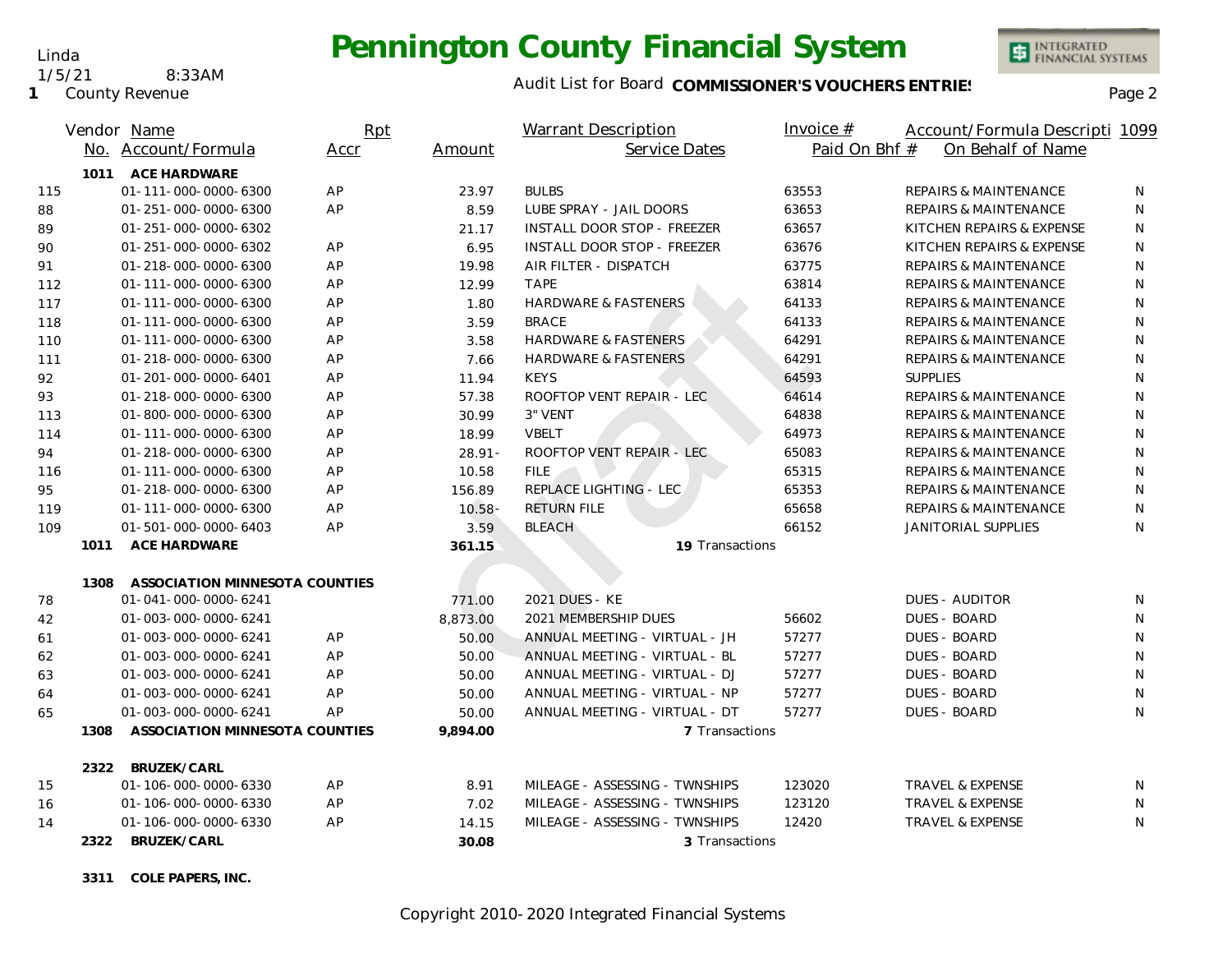### Audit List for Board COMMISSIONER'S VOUCHERS ENTRIES<br>Page 3

|              |          | Vendor Name                           | Rpt  |          | <b>Warrant Description</b>          | Invoice $#$   | Account/Formula Descripti 1099          |   |
|--------------|----------|---------------------------------------|------|----------|-------------------------------------|---------------|-----------------------------------------|---|
|              |          | No. Account/Formula                   | Accr | Amount   | Service Dates                       | Paid On Bhf # | On Behalf of Name                       |   |
| 13           |          | 01-111-000-0000-6403                  | AP   | 74.03    | LYSOL                               | 9923781       | JANITORIAL SUPPLIES - COURTHOL N        |   |
|              | 3311     | COLE PAPERS, INC.                     |      | 74.03    | 1 Transactions                      |               |                                         |   |
|              |          | 7317 GALLS, LLC                       |      |          |                                     |               |                                         |   |
| 51           |          | 01-201-000-0000-6420                  | AP   | 59.49    | SHIRT #01                           | 17000549      | <b>UNIFORMS</b>                         | N |
| 48           |          | 01-251-000-0000-6420                  | AP   | 236.15   | 2 PANTS/NEW EMPLOYEE                | 17003595      | <b>JAILER UNIFORMS</b>                  | N |
| 49           |          | 01-251-000-0000-6420                  | AP   | 59.77    | <b>DUTY BELT</b>                    | 17007069      | <b>JAILER UNIFORMS</b>                  | N |
| 50           |          | 01-251-000-0000-6420                  | AP   | 22.29    | <b>GLOVE POUCH</b>                  | 17008160      | <b>JAILER UNIFORMS</b>                  | N |
| 52           |          | 01-201-000-0000-6420                  | AP   | 119.00   | 2 SHIRTS #01                        | 17111550      | <b>UNIFORMS</b>                         | N |
| 103          |          | 01-220-000-0000-6420                  | AP   | 152.29   | 2 SS SHIRTS - NEW EMPLOYEE          | 17271847      | <b>UNIFORMS</b>                         | N |
|              | 7317     | <b>GALLS, LLC</b>                     |      | 648.99   | 6 Transactions                      |               |                                         |   |
|              |          |                                       |      |          |                                     |               |                                         |   |
|              |          | 8014 HUGOS #7<br>01-003-000-0000-6330 | AP   | 9.99     | <b>FOOD FOR MEETING</b>             |               | <b>TRAVEL &amp; EXPENSE</b>             | N |
| $\mathbf{1}$ |          |                                       |      |          |                                     | 82520         |                                         |   |
|              |          | 8014 HUGOS #7                         |      | 9.99     | 1 Transactions                      |               |                                         |   |
|              |          | 12373 LEADSONLINE LLC                 |      |          |                                     |               |                                         |   |
| 58           |          | 01-220-000-0000-6263                  |      | 1,188.00 | <b>INVESTIGATION SYSTEM SERVICE</b> | 258446        | <b>COMPUTER SERVICES &amp; SUPPLIES</b> | N |
|              | 12373    | <b>LEADSONLINE LLC</b>                |      | 1,188.00 | 1 Transactions                      |               |                                         |   |
|              | 12355    | LEVENHAGEN/AMY                        |      |          |                                     |               |                                         |   |
| 17           |          | 01-106-000-0000-6330                  | AP   | 76.48    | MILEAGE - ASSESSING - TWNSHIPS      | 111720        | <b>TRAVEL &amp; EXPENSE</b>             | N |
| 18           |          | 01-106-000-0000-6330                  | AP   | 73.03    | MILEAGE - ASSESSING - TWNSHIPS      | 112020        | <b>TRAVEL &amp; EXPENSE</b>             | N |
| 19           |          | 01-106-000-0000-6330                  | AP   | 75.73    | MILEAGE - ASSESSING - TWNSHIPS      | 112320        | <b>TRAVEL &amp; EXPENSE</b>             | N |
| 23           |          | 01-106-000-0000-6330                  | AP   | 62.27    | MILEAGE - ASSESSING - TWNSHIPS      | 121020        | <b>TRAVEL &amp; EXPENSE</b>             | N |
| 24           |          | 01-106-000-0000-6330                  | AP   | 62.10    | MILEAGE - ASSESSING - TWNSHIPS      | 121120        | <b>TRAVEL &amp; EXPENSE</b>             | N |
| 20           |          | 01-106-000-0000-6330                  | AP   | 70.73    | MILEAGE - ASSESSING - TWNSHIPS      | 12220         | <b>TRAVEL &amp; EXPENSE</b>             | N |
| 25           |          | 01-106-000-0000-6330                  | AP   | 3.45     | MILEAGE - ASSESSING - TWNSHIPS      | 123120        | <b>TRAVEL &amp; EXPENSE</b>             | N |
| 21           |          | 01-106-000-0000-6330                  | AP   | 62.10    | MILEAGE - ASSESSING - TWNSHIPS      | 12420         | <b>TRAVEL &amp; EXPENSE</b>             | N |
| 22           |          | 01-106-000-0000-6330                  | AP   | 62.56    | MILEAGE - ASSESSING - TWNSHIPS      | 12920         | <b>TRAVEL &amp; EXPENSE</b>             | N |
|              | 12355    | LEVENHAGEN/AMY                        |      | 548.45   | 9 Transactions                      |               |                                         |   |
|              | 13498    | MARCO TECHNOLOGIES LLC                |      |          |                                     |               |                                         |   |
| 12           |          | 01-132-000-0000-6301                  | AP   | 45.23    | EQ465509 MAINTENANCE AGREEMENT      | INV8275445    | MAINTENANCE AGREEMENT                   | N |
| 104          |          | 01-801-000-0000-6301                  |      | 157.92   | EQ1019556 MAINTENANCE AGREEMNT      | INV8284793    | MAINTENANCE AGREEMENT                   | N |
|              | 13498    | MARCO TECHNOLOGIES LLC                |      | 203.15   | 2 Transactions                      |               |                                         |   |
|              | 99999997 | MEKASH/SCOTT                          |      |          |                                     |               |                                         |   |
| 46           |          | 01-201-000-0000-6420                  | AP   | 32.88    | UNIFORM ALLOWANCE REIMBURSE         |               | <b>UNIFORMS</b>                         | N |
|              |          |                                       |      |          |                                     |               |                                         |   |

Copyright 2010-2020 Integrated Financial Systems

#### Linda

**1** County Revenue 1/5/21 8:33AM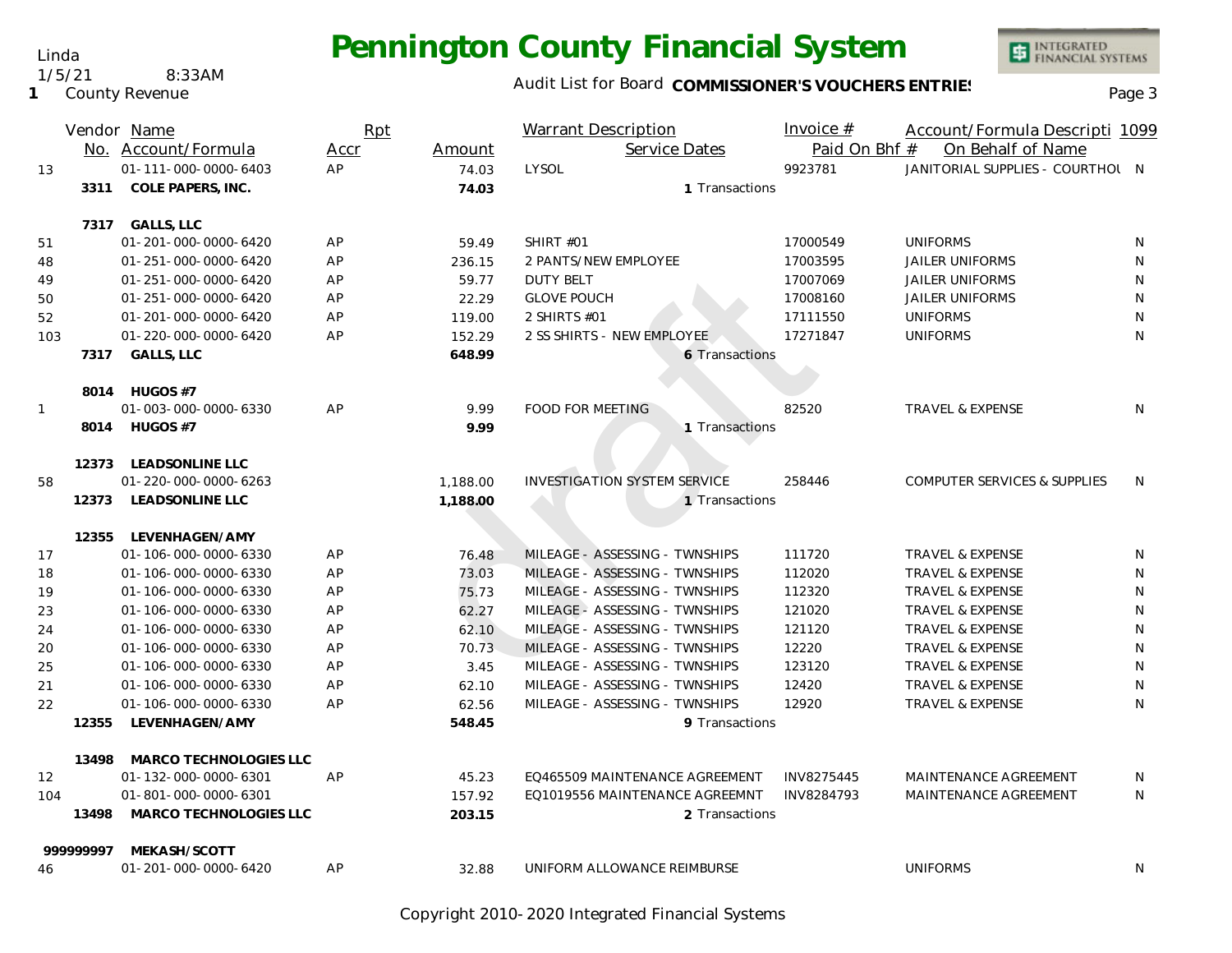Linda 1/5/21 8:33AM

**1** County Revenue

#### Audit List for Board COMMISSIONER'S VOUCHERS ENTRIES<br>Page 4

INTEGRATED<br>FINANCIAL SYSTEMS

|    |           | Vendor Name                              | Rpt  |            | <b>Warrant Description</b>     |                 | Invoice $#$   | Account/Formula Descripti 1099    |              |
|----|-----------|------------------------------------------|------|------------|--------------------------------|-----------------|---------------|-----------------------------------|--------------|
|    |           | No. Account/Formula                      | Accr | Amount     |                                | Service Dates   | Paid On Bhf # | On Behalf of Name                 |              |
|    | 999999997 | MEKASH/SCOTT                             |      | 32.88      |                                | 1 Transactions  |               |                                   |              |
|    |           |                                          |      |            |                                |                 |               |                                   |              |
|    |           | 13336 MID-STATES ORGANIZED CRIME INFO CE |      |            |                                |                 |               |                                   |              |
| 53 |           | 01-201-000-0000-6241                     |      | 100.00     | 2021 MEMBERSHIP                |                 | 42019-1489    | <b>DUES</b>                       | N            |
|    | 13336     | MID-STATES ORGANIZED CRIME INFO CE       |      | 100.00     |                                | 1 Transactions  |               |                                   |              |
|    | 13400     | MN ASSOCIATION OF COUNTY OFFICERS        |      |            |                                |                 |               |                                   |              |
| 59 |           | 01-041-000-0000-6241                     |      | 1,080.00   | 2021 MACO DUES                 |                 |               | <b>DUES - AUDITOR</b>             | N            |
|    | 13400     | MN ASSOCIATION OF COUNTY OFFICERS        |      | 1,080.00   |                                | 1 Transactions  |               |                                   |              |
|    |           |                                          |      |            |                                |                 |               |                                   |              |
|    | 13355     | MN COUNTIES COMPUTER COOP                |      |            |                                |                 |               |                                   |              |
| 74 |           | 01-070-000-0000-6241                     |      | 1,700.00   | 2021 TAX USER GROUP DUES       |                 | 2101182       | DUES - DP                         | N            |
| 75 |           | 01-070-000-0000-6241                     |      | 1,700.00   | 2021 CAMA USER GROUP DUES      |                 | 2101182       | DUES - DP                         | N            |
| 76 |           | 01-070-000-0000-6241                     |      | 1,700.00   | 2021 ISSG GROUP DUES           |                 | 2101182       | DUES - DP                         | N            |
| 77 |           | 01-070-000-0000-6241                     |      | 1,700.00   | 2021 FINANCE/GENERAL DUES      |                 | 2101182       | DUES - DP                         | N            |
| 66 |           | 01-070-000-0000-6263                     |      | 8,694.00   | 21 1ST QTR - TAX SUPPORT       |                 | 2101182       | COMPUTER SERVICES - DP            | N            |
| 67 |           | 01-070-000-0000-6263                     |      | 412.50     | 21 1ST QTR - BETA TESTING      |                 | 2101182       | COMPUTER SERVICES - DP            | N            |
| 68 |           | 01-070-000-0000-6263                     |      | 600.00     | 21 1ST QTR - ENHANCEMENT FUND  |                 | 2101182       | <b>COMPUTER SERVICES - DP</b>     | N            |
| 69 |           | 01-070-000-0000-6263                     |      | 3,214.00   | 21 1ST QTR - CAMA MAINT & SUPP |                 | 2101182       | COMPUTER SERVICES - DP            | N            |
| 70 |           | 01-070-000-0000-6263                     |      | 300.00     | 21 1ST QTR - ISSG ENHANCEMENT  |                 | 2101182       | COMPUTER SERVICES - DP            | ${\sf N}$    |
| 71 |           | 01-070-000-0000-6263                     |      | 300.00     | 21 1ST QTR - FINANCIAL/GENERAL |                 | 2101182       | COMPUTER SERVICES - DP            | $\mathsf{N}$ |
| 72 |           | 01-070-000-0000-6263                     |      | 1,256.00   | 21 1ST QTR - PAYMATE           |                 | 2101182       | COMPUTER SERVICES - DP            | $\mathsf{N}$ |
| 73 |           | 01-070-000-0000-6263                     |      | 383.25     | 21 1ST QTR CAPITAL ASSETS      |                 | 2101182       | COMPUTER SERVICES - DP            | N            |
| 79 |           | 01-070-000-0000-6263                     |      | 300.00     | 2021 JIC IFS ENHANCEMENT FUND  |                 | 2101183       | COMPUTER SERVICES - DP            | N            |
| 80 |           | 01-070-000-0000-6263                     |      | 5,297.00   | 2021 IFS SUPPORT (AUD/TREAS)   |                 | 2101183       | COMPUTER SERVICES - DP            | N            |
| 81 |           | 01-070-000-0000-6263                     |      | 115.00     | 2021 IFS GOLDEN WIKI           |                 | 2101183       | COMPUTER SERVICES - DP            | N            |
|    | 13355     | MN COUNTIES COMPUTER COOP                |      | 27,671.75  |                                | 15 Transactions |               |                                   |              |
|    | 13033     | MN COUNTIES INTERGOVERNMENTAL TF         |      |            |                                |                 |               |                                   |              |
| 82 |           | 01-201-000-0000-6354                     |      | 52,074.00  | 2021 WORKMANS COMP             |                 |               | <b>INSURANCE - WORKMAN'S COMP</b> | N            |
| 83 |           | 01-201-000-0000-6355                     |      | 51,966.00  | 2021 PROPERTY/CASUALTY         |                 |               | INSURANCE - PROPERTY CASUALT'     | $\mathsf N$  |
| 31 |           | 01-290-000-0000-6801                     |      | 790.00     | 2021 PROPERTY/CASUALTY         |                 |               | Miscellaneous Expense             | N            |
| 28 |           | 01-801-000-0000-6354                     |      | 11,672.00  | 2021 WORKMAN'S COMP            |                 |               | INSURANCE - WORKMAN'S COMP        | N.           |
| 29 |           | 01-801-000-0000-6355                     |      | 43,429.00  | 2021 PROPERTY/CASUALTY         |                 |               | INSURANCE - PROPERTY CASUALT' N   |              |
|    | 13033     | MN COUNTIES INTERGOVERNMENTAL TF         |      | 159,931.00 |                                | 5 Transactions  |               |                                   |              |
|    |           |                                          |      |            |                                |                 |               |                                   |              |
|    | 13324     | MN SHERIFFS ASSOCIATION                  |      |            |                                |                 |               |                                   |              |
| 85 |           | 01-201-000-0000-6241                     |      | 1,996.70   | 2021 ANNUAL SHERIFF DUES       |                 | 210057        | <b>DUES</b>                       | N            |
| 86 |           | 01-252-000-0000-6330                     |      | 2.039.64   | 2021 ANNUAL LEXIPOL DUES       |                 | 210144        | <b>TRAVEL &amp; EXPENSE</b>       | N            |
| 87 |           | 01-252-000-0000-6330                     |      | 731.00     | 2021 ICLD PROJECT/YEARLY DUES  |                 | 210231        | <b>TRAVEL &amp; EXPENSE</b>       | N            |

Copyright 2010-2020 Integrated Financial Systems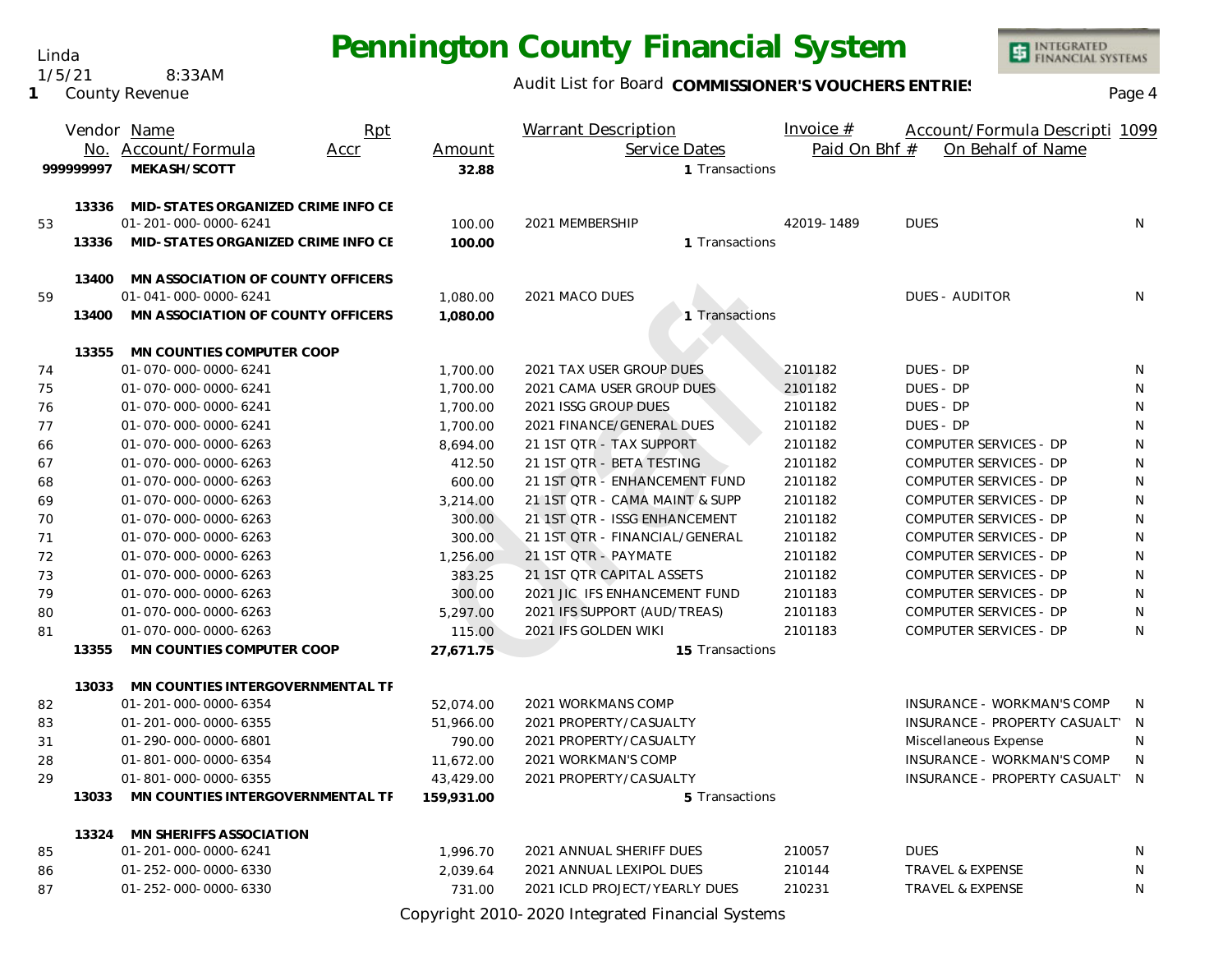Linda 1/5/21 8:33AM

**1** County Revenue

### Audit List for Board COMMISSIONER'S VOUCHERS ENTRIES<br>Page 5

|          |           | Vendor Name                             | Rpt  |          | Warrant Description            | Invoice $#$    | Account/Formula Descripti 1099  |              |
|----------|-----------|-----------------------------------------|------|----------|--------------------------------|----------------|---------------------------------|--------------|
|          |           | No. Account/Formula                     | Accr | Amount   | Service Dates                  | Paid On Bhf #  | On Behalf of Name               |              |
|          | 13324     | <b>MN SHERIFFS ASSOCIATION</b>          |      | 4,767.34 | 3 Transactions                 |                |                                 |              |
|          | 999999997 | NOEL/RHONDA                             |      |          |                                |                |                                 |              |
| 45       |           | 01-220-000-0000-6420                    | AP   | 116.21   | UNIFORM ALLOWANCE REIMBURSE    |                | <b>UNIFORMS</b>                 | N            |
| 99999997 |           | NOEL/RHONDA                             |      | 116.21   | 1 Transactions                 |                |                                 |              |
|          |           | 14123 NORTHWEST BEVERAGE INC            |      |          |                                |                |                                 |              |
| 108      |           | 01-801-000-0000-6801                    | AP   | 66.50    | <b>WATER</b>                   | 5447           | MISCELLANEOUS EXPENSE           | N            |
|          |           | 14123 NORTHWEST BEVERAGE INC            |      | 66.50    | 1 Transactions                 |                |                                 |              |
|          |           | 15323 OFFICE DEPOT                      |      |          |                                |                |                                 |              |
| 96       |           | 01-220-000-0000-6405                    | AP   | 113.89   | INK - MS                       | 145473030001   | <b>GENERAL SUPPLIES</b>         | N            |
| 97       |           | 01-251-000-0000-6255                    | AP   | 126.89   | <b>TONER - MEND</b>            | 146499973001   | MEDICAL - LOCAL                 | N            |
| 98       |           | 01-251-000-0000-6405                    | AP   | 175.89   | TONER - CONTROL DESK           | 147154539001   | <b>GENERAL SUPPLIES - JAIL</b>  | N            |
| 99       |           | 01-251-000-0000-6405                    | AP   | 329.97   | TONER - CONTROL DESK           | 147155658001   | <b>GENERAL SUPPLIES - JAIL</b>  | N            |
|          | 15323     | OFFICE DEPOT                            |      | 746.64   | 4 Transactions                 |                |                                 |              |
|          | 15329     | OIL BOYZ EXPRESS LUBE                   |      |          |                                |                |                                 |              |
| 101      |           | 01-201-000-0000-6304                    | AP   | 69.67    | OIL CHANGE/ SERVICE - CHARGER  | 161033         | REPAIR & MAINTENANCE - SQUAD! N |              |
| 102      |           | 01-223-000-0000-6801                    |      | 68.60    | OIL CHANGE/ SERVICE - #10      | 161038         | MISCELLANEOUS EXPENSE-E911      | <sup>N</sup> |
|          | 15329     | OIL BOYZ EXPRESS LUBE                   |      | 138.27   | 2 Transactions                 |                |                                 |              |
|          | 15370     | ONSOLVE, LLC                            |      |          |                                |                |                                 |              |
| 84       |           | 01-223-000-0000-6801                    |      | 4,647.00 | CODE RED 2021                  | 54661833817    | MISCELLANEOUS EXPENSE-E911      | N.           |
|          | 15370     | ONSOLVE, LLC                            |      | 4,647.00 | 1 Transactions                 |                |                                 |              |
|          |           | 18319 RT VISION, INC.                   |      |          |                                |                |                                 |              |
| 105      |           | 01-070-000-0000-6263                    |      | 480.00   | TIMECARD BASIC UPGRADE         | 2021101348     | COMPUTER SERVICES - DP          | N            |
|          |           | 18319 RT VISION, INC.                   |      | 480.00   | 1 Transactions                 |                |                                 |              |
|          |           | 19352 STATE OF MN-DEPT OF PUBLIC SAFETY |      |          |                                |                |                                 |              |
| 100      |           | 01-220-000-0000-6203                    | AP   | 270.00   | CJDN CHARGES - 4TH QTR CONNECT | 14091          | TELETYPE                        | N            |
|          |           | 19352 STATE OF MN-DEPT OF PUBLIC SAFETY |      | 270.00   | 1 Transactions                 |                |                                 |              |
|          |           | 19362 SUNDBY CLEANING, LLC              |      |          |                                |                |                                 |              |
| 27       |           | 01-800-000-0000-6262                    | AP   | 1,800.00 | DECEMBER CLEANING - LEC        | <b>LEC1220</b> | OTHER SERVICES-WELFARE BUILDI Y |              |
| 26       |           | 01-218-000-0000-6262                    | AP   | 1,300.00 | DECEMBER CLEANING - LEC        | SS1220         | OTHER SERVICES                  | Y            |
|          |           | 19362 SUNDBY CLEANING, LLC              |      | 3,100.00 | 2 Transactions                 |                |                                 |              |

**12332 TRITECH SOFTWARE SYSTEMS**

Copyright 2010-2020 Integrated Financial Systems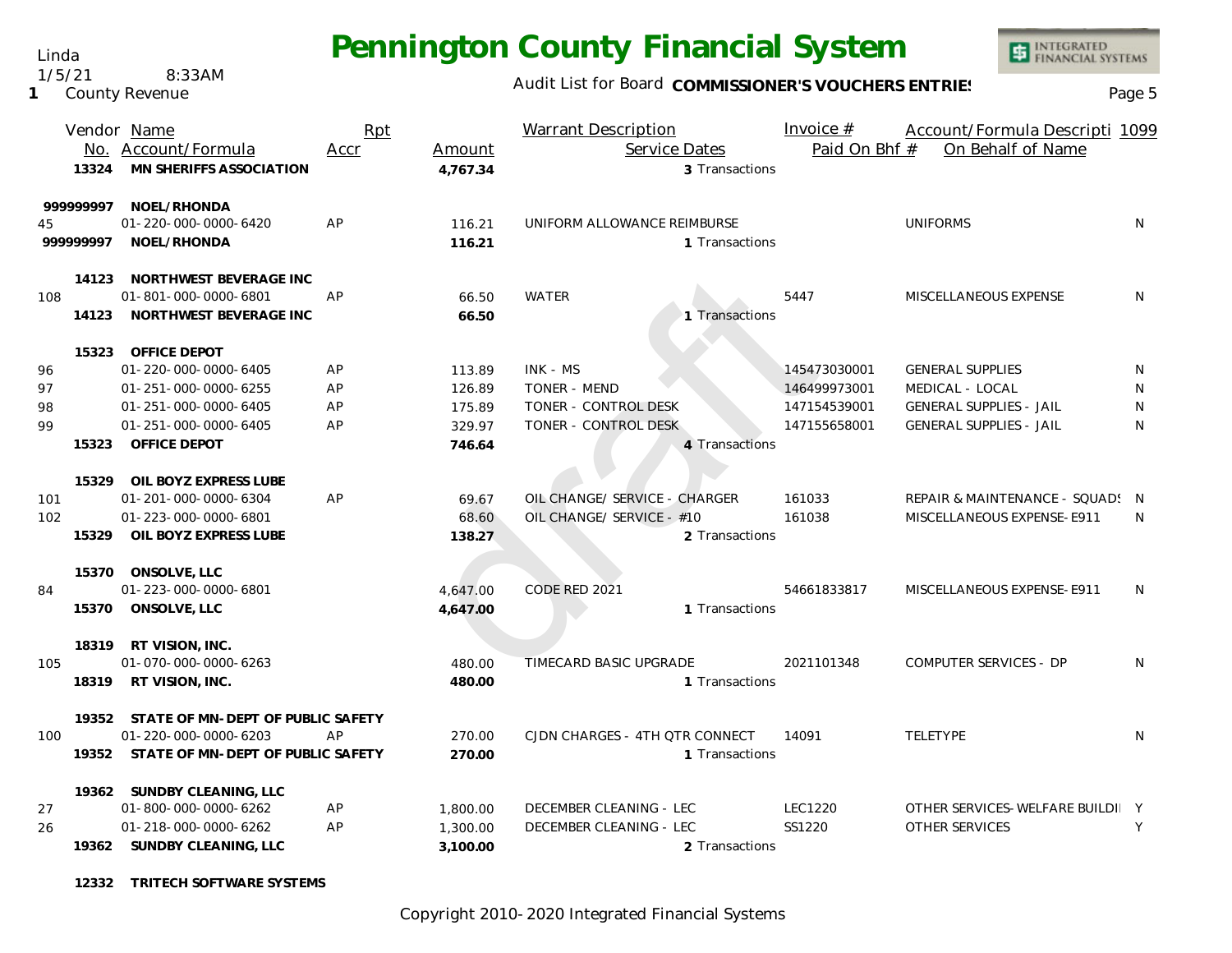### Audit List for Board COMMISSIONER'S VOUCHERS ENTRIES<br>Page 6

|               | Vendor Name              | Rpt  |            | <b>Warrant Description</b>     | Invoice $#$   | Account/Formula Descripti 1099          |                   |   |
|---------------|--------------------------|------|------------|--------------------------------|---------------|-----------------------------------------|-------------------|---|
| No.           | Account/Formula          | Accr | Amount     | Service Dates                  | Paid On Bhf # |                                         | On Behalf of Name |   |
| 54            | 01-220-000-0000-6263     |      | 27.199.67  | ANNUAL SOFTWARE MAINTENANCE    | 301701        | <b>COMPUTER SERVICES &amp; SUPPLIES</b> |                   | N |
| 55            | 01-220-000-0000-6263     |      | 3,150.00   | HOSTING & SOFTWARE MAINTENANCE | 301701        | <b>COMPUTER SERVICES &amp; SUPPLIES</b> |                   | N |
| 56            | 01-220-000-0000-6263     |      | 468.56     | LETG SOFTWARE ANNUAL MAINT     | 301701        | <b>COMPUTER SERVICES &amp; SUPPLIES</b> |                   | N |
| 57            | 01-220-000-0000-6263     |      | 945.00     | ANNUAL (6) VPN HOSTING         | 301701        | <b>COMPUTER SERVICES &amp; SUPPLIES</b> |                   | N |
| 12332         | TRITECH SOFTWARE SYSTEMS |      | 31,763.23  | 4 Transactions                 |               |                                         |                   |   |
| 22336         | <b>VETTLESON/SETH</b>    |      |            |                                |               |                                         |                   |   |
| 47            | 01-201-000-0000-6420     | AP   | 72.25      | UNIFORM ALLOWANCE REIMBURSE    |               | <b>UNIFORMS</b>                         |                   | N |
| 22336         | VETTLESON/SETH           |      | 72.25      | 1 Transactions                 |               |                                         |                   |   |
| 22304         | VFW POST 2793            |      |            |                                |               |                                         |                   |   |
| 60            | 01-111-000-0000-6801     | AP   | 30.00      | STATE FLAG FOR GOVT CENTER     | 602609        | MISCELLANEOUS EXPENSE                   |                   | N |
| 22304         | VFW POST 2793            |      | 30.00      | 1 Transactions                 |               |                                         |                   |   |
| 999999997     | YORBA/ALEX               |      |            |                                |               |                                         |                   |   |
| 43            | 01-251-000-0000-6420     | AP   | 73.42      | UNIFORM ALLOWANCE REIMBURSE    |               | <b>JAILER UNIFORMS</b>                  |                   | N |
| 44            | 01-251-000-0000-6420     | AP   | 40.93      | UNIFORM ALLOWANCE REIMBURSE    |               | <b>JAILER UNIFORMS</b>                  |                   | N |
| 999999997     | YORBA/ALEX               |      | 114.35     | 2 Transactions                 |               |                                         |                   |   |
| 1 Fund Total: |                          |      | 248,085.26 | County Revenue                 | 27 Vendors    |                                         | 96 Transactions   |   |
|               |                          |      |            |                                |               |                                         |                   |   |
|               |                          |      |            |                                |               |                                         |                   |   |
|               |                          |      |            |                                |               |                                         |                   |   |
|               |                          |      |            |                                |               |                                         |                   |   |
|               |                          |      |            |                                |               |                                         |                   |   |

Linda 1/5/21 8:33AM

**1** County Revenue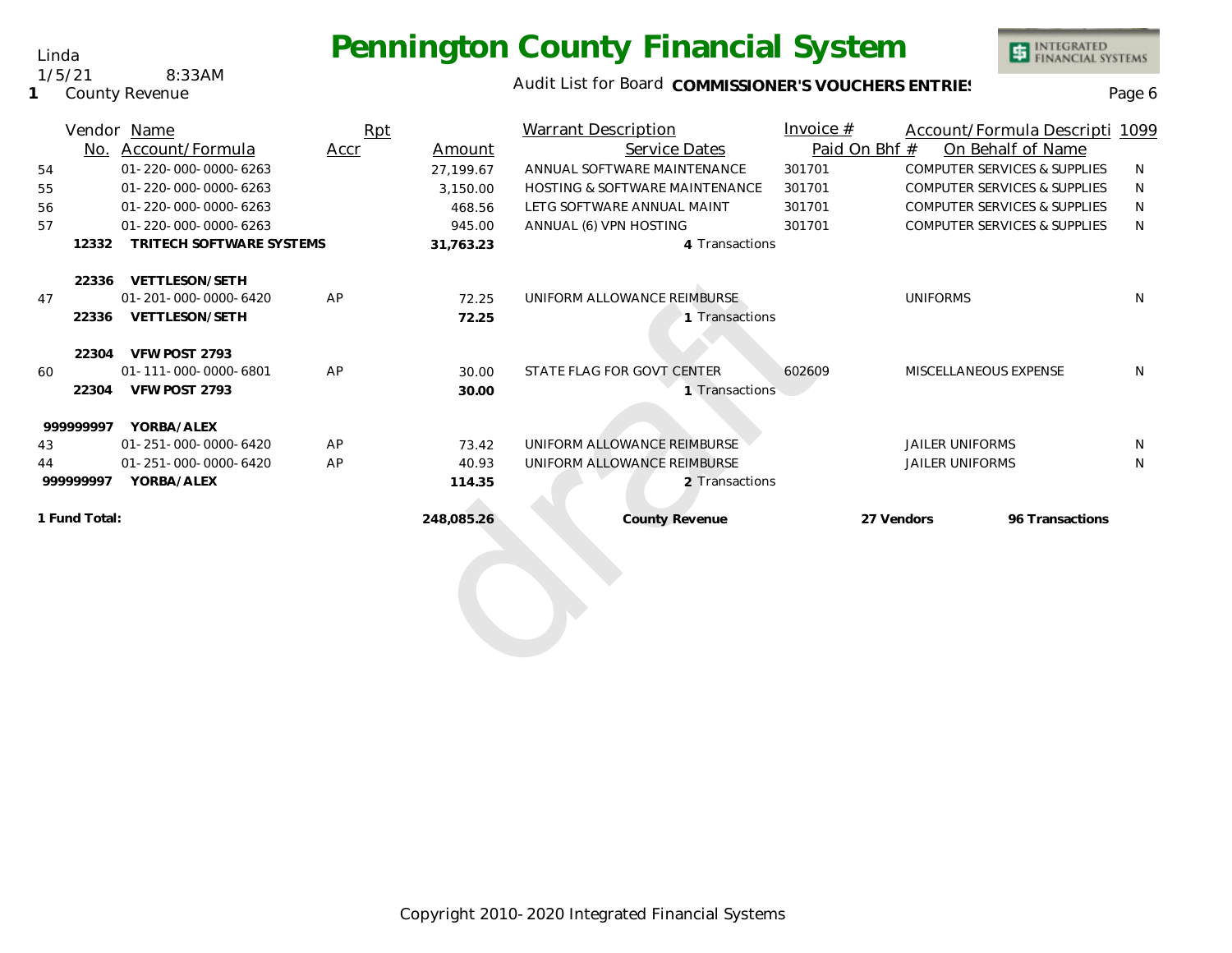#### Audit List for Board COMMISSIONER'S VOUCHERS ENTRIES<br>Page 7

|                | No.           | Vendor Name<br>Account/Formula   | Rpt<br>Accr | Amount    | <b>Warrant Description</b><br>Service Dates | Invoice $#$<br>Paid On Bhf # | Account/Formula Descripti 1099<br>On Behalf of Name |                 |
|----------------|---------------|----------------------------------|-------------|-----------|---------------------------------------------|------------------------------|-----------------------------------------------------|-----------------|
|                | 1350          | ARAMARK                          |             |           |                                             |                              |                                                     |                 |
| $\overline{4}$ |               | 03-320-000-0000-6262             | AP          | 710.12    | SHOP 500 RUGS                               |                              | <b>OTHER SERVICES</b>                               | N               |
|                | 1350          | ARAMARK                          |             | 710.12    | 1 Transactions                              |                              |                                                     |                 |
|                |               | 1364 AUTO VALUE                  |             |           |                                             |                              |                                                     |                 |
| 8              |               | 03-350-000-0000-6556             | AP          | 56.96     | <b>GLOVES, HANDWASH</b>                     |                              | <b>SHOP SUPPLIES</b>                                | N               |
| 6              |               | 03-350-000-0000-6564             | AP          | 4.98      | <b>SPARK PLUG</b>                           |                              | EQUIPMENT REPAIR PARTS                              | N               |
| $\overline{7}$ |               | 03-350-000-0000-6564             | AP          | 48.47     | TAILGATE HANDLE, CUT OFF WHEEL              |                              | <b>EQUIPMENT REPAIR PARTS</b>                       | N               |
| 9              |               | 03-350-000-0000-6564             | AP          | 40.00     | <b>BATTERY</b>                              |                              | EQUIPMENT REPAIR PARTS                              | N               |
| 10             |               | 03-350-000-0000-6564             | AP          | 30.97     | CIRCUIT BREAKER AMP                         |                              | <b>EQUIPMENT REPAIR PARTS</b>                       | N               |
| 11             |               | 03-350-000-0000-6564             | AP          | 239.99    | WHEEL BEARING & HUB                         |                              | <b>EQUIPMENT REPAIR PARTS</b>                       | N               |
|                | 1364          | <b>AUTO VALUE</b>                |             | 421.37    | 6 Transactions                              |                              |                                                     |                 |
|                | 3315          | CARGILL, INCORPORATED            |             |           |                                             |                              |                                                     |                 |
| $\overline{2}$ |               | 03-350-000-0000-6565             | AP          | 5,160.14  | SALT                                        |                              | <b>ROAD MATERIALS</b>                               | N               |
|                | 3315          | CARGILL, INCORPORATED            |             | 5,160.14  | 1 Transactions                              |                              |                                                     |                 |
|                | 4353          | <b>DLT SOLUTIONS</b>             |             |           |                                             |                              |                                                     |                 |
| 3              |               | 03-330-000-0000-6554             |             | 1,173.15  | AUTOCAD LICENSE RENEWAL 2021                |                              | ENGINEERING & SURVEYING SUPPLI N                    |                 |
|                | 4353          | <b>DLT SOLUTIONS</b>             |             | 1,173.15  | 1 Transactions                              |                              |                                                     |                 |
|                | 13033         | MN COUNTIES INTERGOVERNMENTAL TF |             |           |                                             |                              |                                                     |                 |
| 106            |               | 03-803-000-0000-6354             |             | 38,832.00 | 2021 WORKER'S COMP                          |                              | INSURANCE - WORKMAN'S COMP                          | N.              |
| 107            |               | 03-803-000-0000-6355             |             | 44.744.00 | 2021 PROP CASUALTY                          |                              | INSURANCE - PROPERTY CASUALT' N                     |                 |
|                | 13033         | MN COUNTIES INTERGOVERNMENTAL TF |             | 83,576.00 | 2 Transactions                              |                              |                                                     |                 |
|                | 23054         | <b>WESTSIDE MOTORS</b>           |             |           |                                             |                              |                                                     |                 |
| 5              |               | 03-350-000-0000-6564             | AP          | 6,344.41  | REPAIR VEHICLE UNIT 304                     |                              | <b>EQUIPMENT REPAIR PARTS</b>                       | N               |
|                | 23054         | <b>WESTSIDE MOTORS</b>           |             | 6,344.41  | 1 Transactions                              |                              |                                                     |                 |
|                | 3 Fund Total: |                                  |             | 97,385.19 | Road & Bridge                               | 6 Vendors                    |                                                     | 12 Transactions |

Linda 1/5/21 8:33AM

**3** Road & Bridge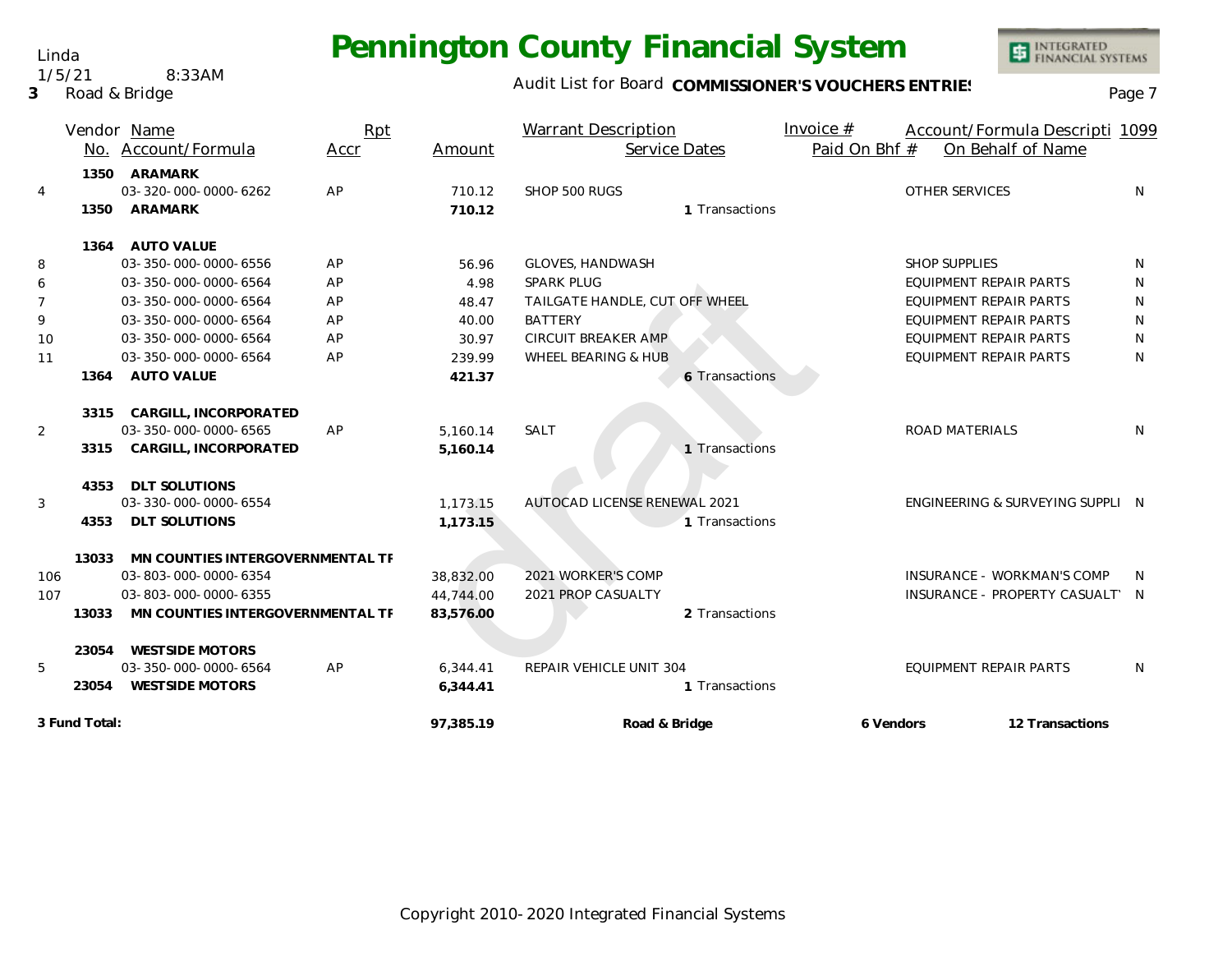Linda 1/5/21 8:33AM

#### **32** Solid Waste Facility

### Audit List for Board COMMISSIONER'S VOUCHERS ENTRIES<br>Page 8

|    |                | Vendor Name<br>No. Account/Formula                                                           | Rpt<br><b>Accr</b> | Amount               | <b>Warrant Description</b><br>Service Dates | Invoice $#$<br>Paid On Bhf # | Account/Formula Descripti 1099<br>On Behalf of Name |
|----|----------------|----------------------------------------------------------------------------------------------|--------------------|----------------------|---------------------------------------------|------------------------------|-----------------------------------------------------|
| 30 | 13033<br>13033 | MN COUNTIES INTERGOVERNMENTAL TF<br>32-391-000-0000-6355<br>MN COUNTIES INTERGOVERNMENTAL TF |                    | 3,045.00<br>3,045.00 | 2021 PROPERTY/CASUALTY<br>1 Transactions    |                              | INSURANCE - PROPERTY CASUALT' N                     |
|    | 32 Fund Total: |                                                                                              |                    | 3,045.00             | Solid Waste Facility                        | 1 Vendors                    | 1 Transactions                                      |
|    |                |                                                                                              |                    |                      |                                             |                              |                                                     |

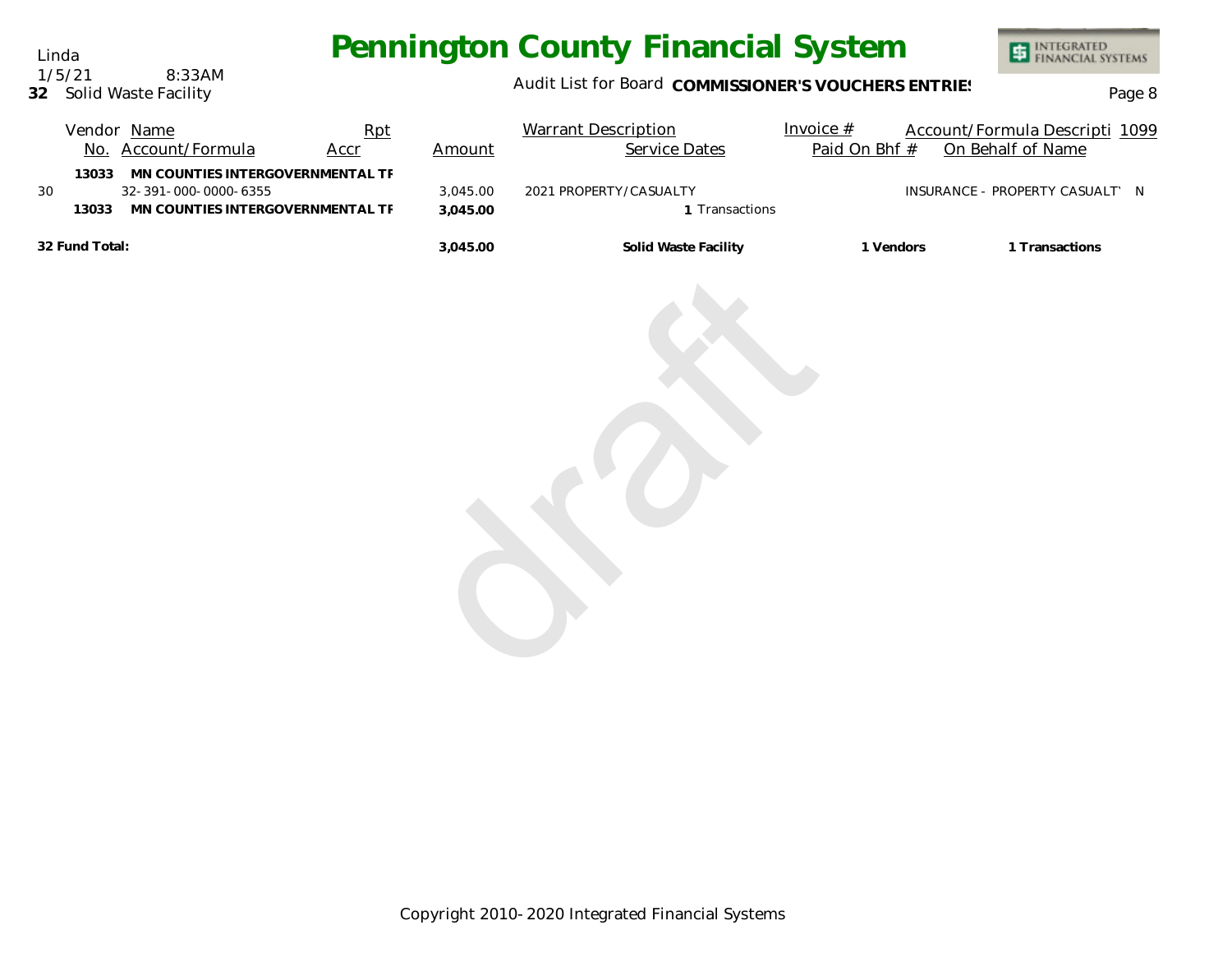INTEGRATED<br>FINANCIAL SYSTEMS

#### 1/5/21 8:33AM

Linda

#### **35** Justice Center Jail Bond Fund

#### Audit List for Board COMMISSIONER'S VOUCHERS ENTRIES<br>Page 9

|                                                           |  | Vendor Name                                                                          | Rpt  |                                        | <b>Warrant Description</b>                                                  | Invoice $#$   | Account/Formula Descripti 1099                                    |                     |
|-----------------------------------------------------------|--|--------------------------------------------------------------------------------------|------|----------------------------------------|-----------------------------------------------------------------------------|---------------|-------------------------------------------------------------------|---------------------|
|                                                           |  | No. Account/Formula                                                                  | Accr | Amount                                 | Service Dates                                                               | Paid On Bhf # | On Behalf of Name                                                 |                     |
| 40<br>41                                                  |  | 1450 ASSOCIATED BANK GREEN BAY, N.A.<br>35-940-000-0000-6704<br>35-940-000-0000-6705 |      | 445,000.00<br>137,503.13<br>582,503.13 | PRINCIPAL - JAIL BOND 2016A<br>INTEREST - JAIL BOND 2016A<br>2 Transactions |               | PRINCIPAL - J.C. JAIL BOND FUND<br>INTEREST - J.C. JAIL BOND FUND | N <sub>1</sub><br>N |
|                                                           |  |                                                                                      |      | 582,503.13                             | Justice Center Jail Bond Fund                                               | 1 Vendors     | 2 Transactions                                                    |                     |
| ASSOCIATED BANK GREEN BAY, N.A.<br>1450<br>35 Fund Total: |  |                                                                                      |      |                                        |                                                                             |               |                                                                   |                     |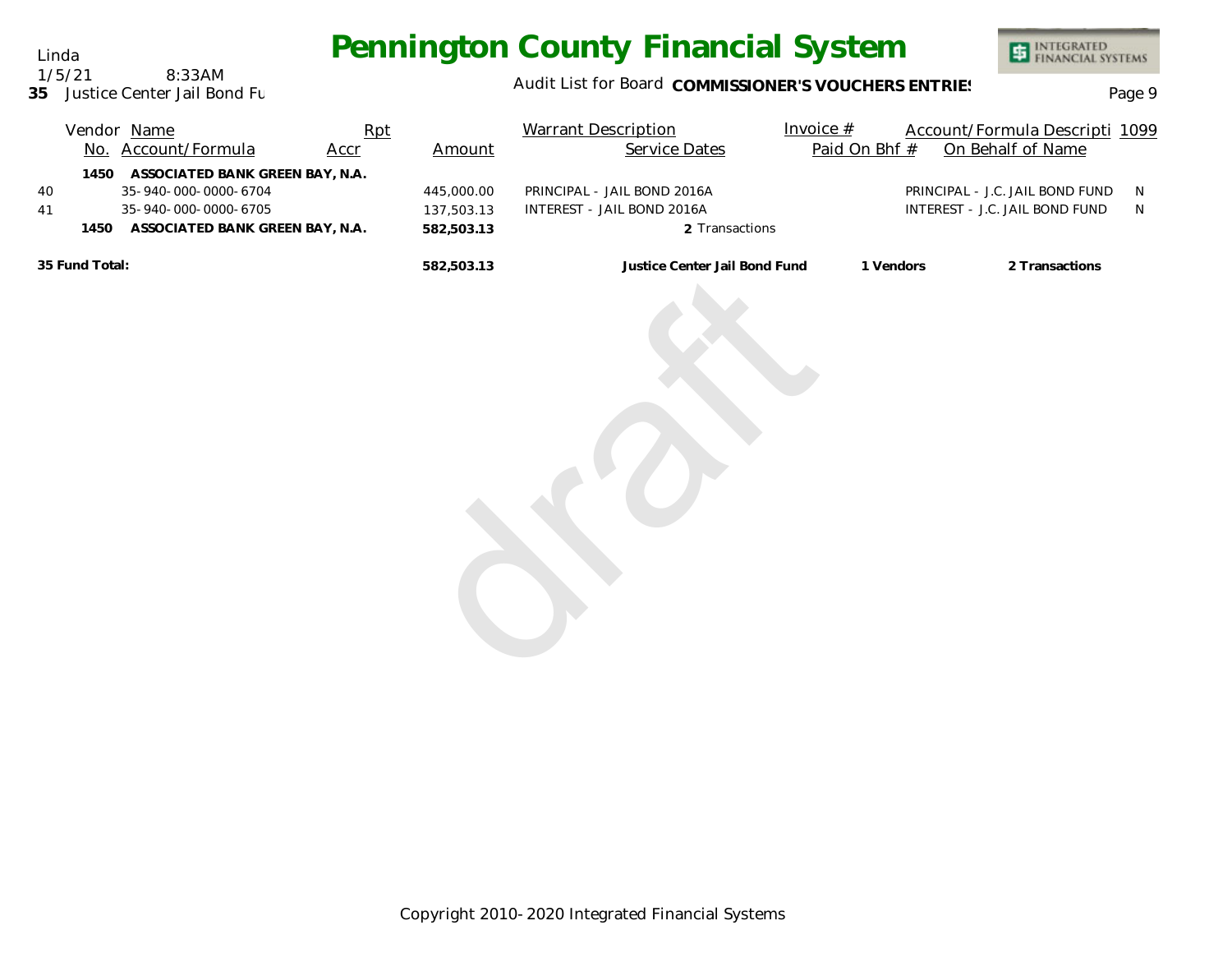INTEGRATED<br>FINANCIAL SYSTEMS

### Audit List for Board COMMISSIONER'S VOUCHERS ENTRIES<br>Page 10

|                          | Vendor Name<br>No. Account/Formula                                                                                 | Rpt<br>Accr | Amount                                | <b>Warrant Description</b><br>Service Dates                                         | Invoice $#$<br>Paid On Bhf # | Account/Formula Descripti 1099<br>On Behalf of Name                       |  |
|--------------------------|--------------------------------------------------------------------------------------------------------------------|-------------|---------------------------------------|-------------------------------------------------------------------------------------|------------------------------|---------------------------------------------------------------------------|--|
| 1450<br>38<br>39<br>1450 | ASSOCIATED BANK GREEN BAY, N.A.<br>36-941-000-0000-6704<br>36-941-000-0000-6705<br>ASSOCIATED BANK GREEN BAY, N.A. |             | 225,000.00<br>66,650.00<br>291,650.00 | PRINCIPAL - JC CAP IMP BOND 16B<br>INTEREST - JC CAP IMP BOND 16B<br>2 Transactions |                              | PRINCIPAL - J.C. CAPITAL IMPR BOI N<br>INTEREST - J.C. CAPITAL IMPR BON N |  |
| 36 Fund Total:           |                                                                                                                    |             | 291,650.00                            | Justice Center Capital Improven                                                     | 1 Vendors                    | 2 Transactions                                                            |  |

Linda 1/5/21 8:33AM

**36** Justice Center Capital Imp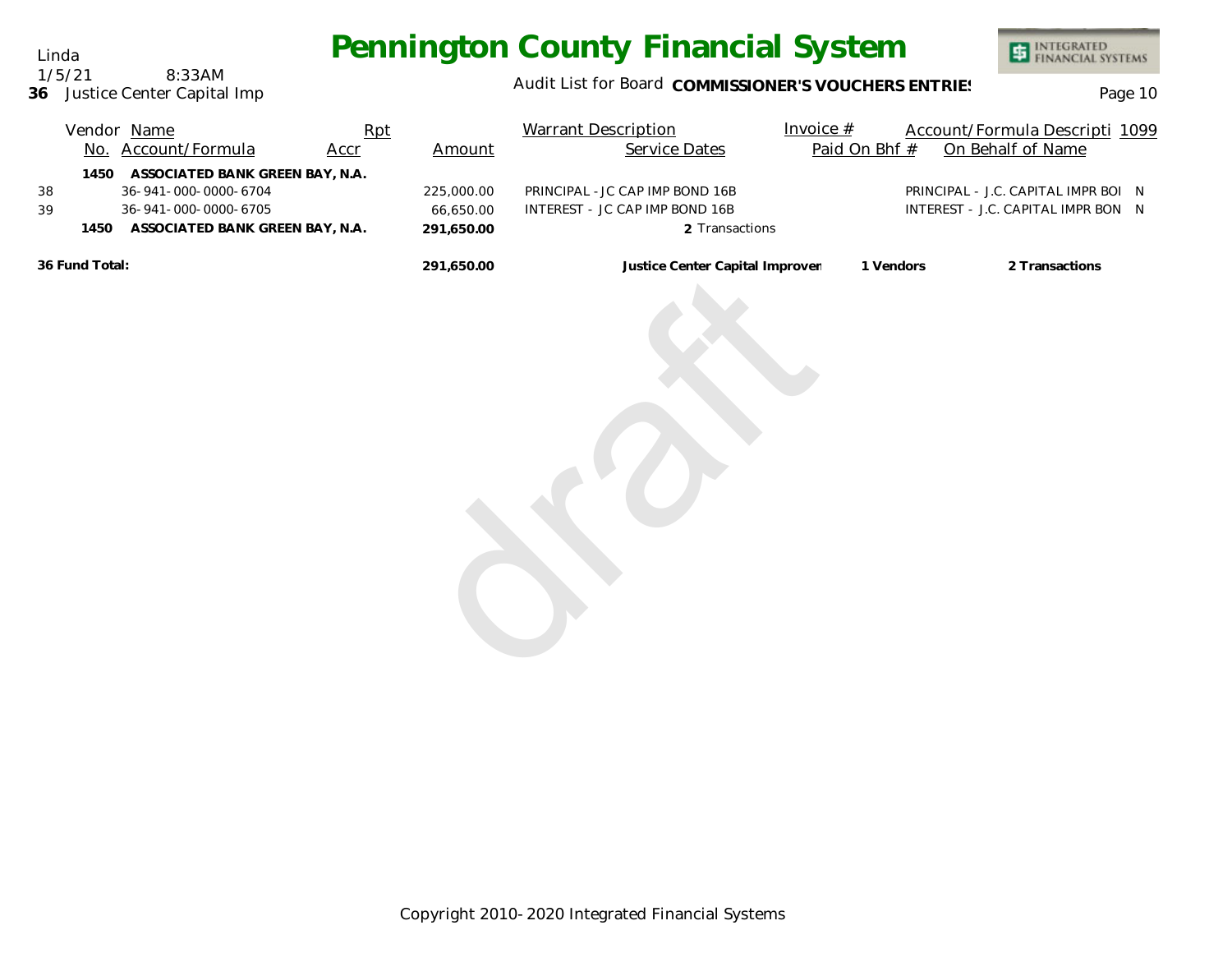1/5/21 8:33AM

### Audit List for Board COMMISSIONER'S VOUCHERS ENTRIES<br>
Page 11

|    |                | Vendor Name<br>No. Account/Formula | Rpt<br>Accr | Amount       | Warrant Description<br>Service Dates | Invoice $#$<br>Paid On Bhf # | Account/Formula Descripti 1099<br>On Behalf of Name |   |
|----|----------------|------------------------------------|-------------|--------------|--------------------------------------|------------------------------|-----------------------------------------------------|---|
|    | 14323          | NORTHLAND TRUST SERVICES INC       |             |              |                                      |                              |                                                     |   |
| 32 |                | 40-784-000-0000-6704               |             | 25,000.00    | PRINCIPAL RLWD#14                    | PENNCTY13A                   | PRINCIPAL - RLWD 14                                 | N |
| 33 |                | 40-784-000-0000-6705               |             | 4,793.75     | <b>INTEREST RLWD#14</b>              | PENNCTY13A                   | <b>INTEREST - RLWD 14</b>                           | N |
| 36 |                | 40-784-000-0000-6706               |             | 247.50       | FEE - RLWD#14                        | PENNCTY13A                   | COSTS - RLWD 14                                     | N |
| 34 |                | 40-785-000-0000-6704               |             | 20,000.00    | PRINCIPAL RLWD#15                    | PENNCTY13A                   | PRINCIPAL - RLWD 15                                 | N |
| 35 |                | 40-785-000-0000-6705               |             | 4,168.75     | <b>INTEREST RLWD#14</b>              | PENNCTY13A                   | INTEREST - RLWD 15                                  | N |
| 37 |                | 40-785-000-0000-6706               |             | 247.50       | FEE - RLWD#15                        | PENNCTY13A                   | COSTS - RLWD 15                                     | N |
|    | 14323          | NORTHLAND TRUST SERVICES INC       |             | 54,457.50    |                                      | 6 Transactions               |                                                     |   |
|    | 40 Fund Total: |                                    |             | 54,457.50    | Ditch Funds                          | 1 Vendors                    | 6 Transactions                                      |   |
|    |                | Final Total:                       |             | 1,277,126.08 | 37 Vendors                           | 119 Transactions             |                                                     |   |
|    |                |                                    |             |              |                                      |                              |                                                     |   |



Linda

#### **40** Ditch Funds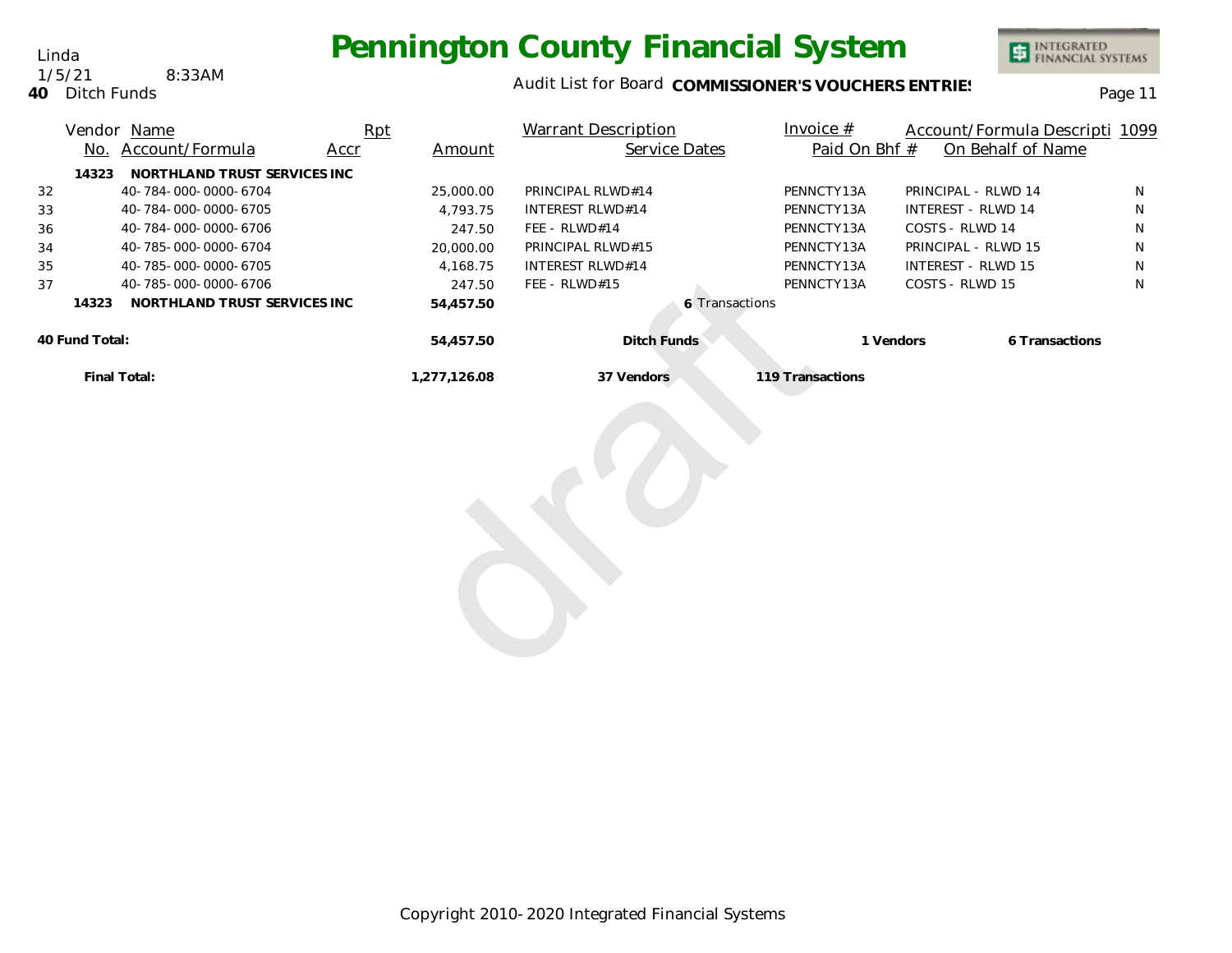1/5/21 8:33AM

Audit List for Board COMMISSIONER'S VOUCHERS ENTRIES<br>Page 12

| Recap by Fund | Fund         | <b>AMOUNT</b> | Name                            |              |   |  |  |
|---------------|--------------|---------------|---------------------------------|--------------|---|--|--|
|               | $\mathbf{1}$ | 248,085.26    | County Revenue                  |              |   |  |  |
|               | 3            | 97,385.19     | Road & Bridge                   |              |   |  |  |
|               | 32           | 3,045.00      | Solid Waste Facility            |              |   |  |  |
|               | 35           | 582,503.13    | Justice Center Jail Bond Fund   |              |   |  |  |
|               | 36           | 291,650.00    | Justice Center Capital Improven |              |   |  |  |
|               | 40           | 54,457.50     | Ditch Funds                     |              |   |  |  |
|               | All Funds    | 1,277,126.08  | Total                           | Approved by, |   |  |  |
|               |              |               |                                 |              |   |  |  |
|               |              |               |                                 |              |   |  |  |
|               |              |               |                                 |              | . |  |  |
|               |              |               |                                 |              |   |  |  |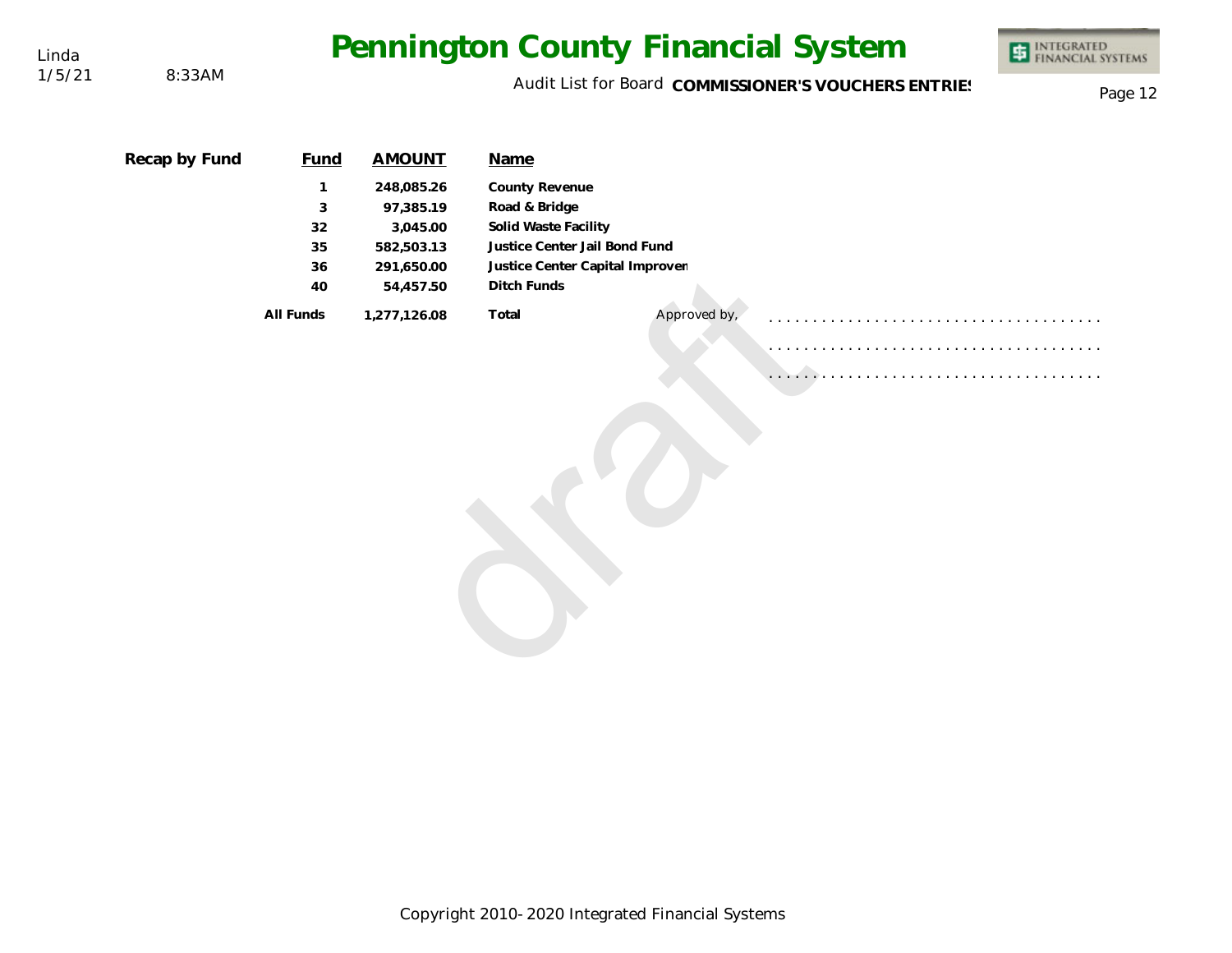| Linda                                     |            | <b>Pennington County Financial System</b>                                                                | <b>INTEGRATED</b><br><b>FINANCIAL SYSTEMS</b> |
|-------------------------------------------|------------|----------------------------------------------------------------------------------------------------------|-----------------------------------------------|
| 1/5/21                                    | 8:53AM     | Audit List for Board COMMISSIONER'S VOUCHERS ENTRIES                                                     | Page 1                                        |
| Print List in Order By:                   | $\sqrt{1}$ | 1 - Fund (Page Break by Fund)<br>2 - Department (Totals by Dept)<br>3 - Vendor Number<br>4 - Vendor Name |                                               |
| Explode Dist. Formulas Y                  |            |                                                                                                          |                                               |
| Paid on Behalf Of Name<br>on Audit List?: | ${\sf N}$  |                                                                                                          |                                               |
| Type of Audit List:                       | D          | D - Detailed Audit List<br>S - Condensed Audit List                                                      |                                               |
| Save Report Options?:                     | N          |                                                                                                          |                                               |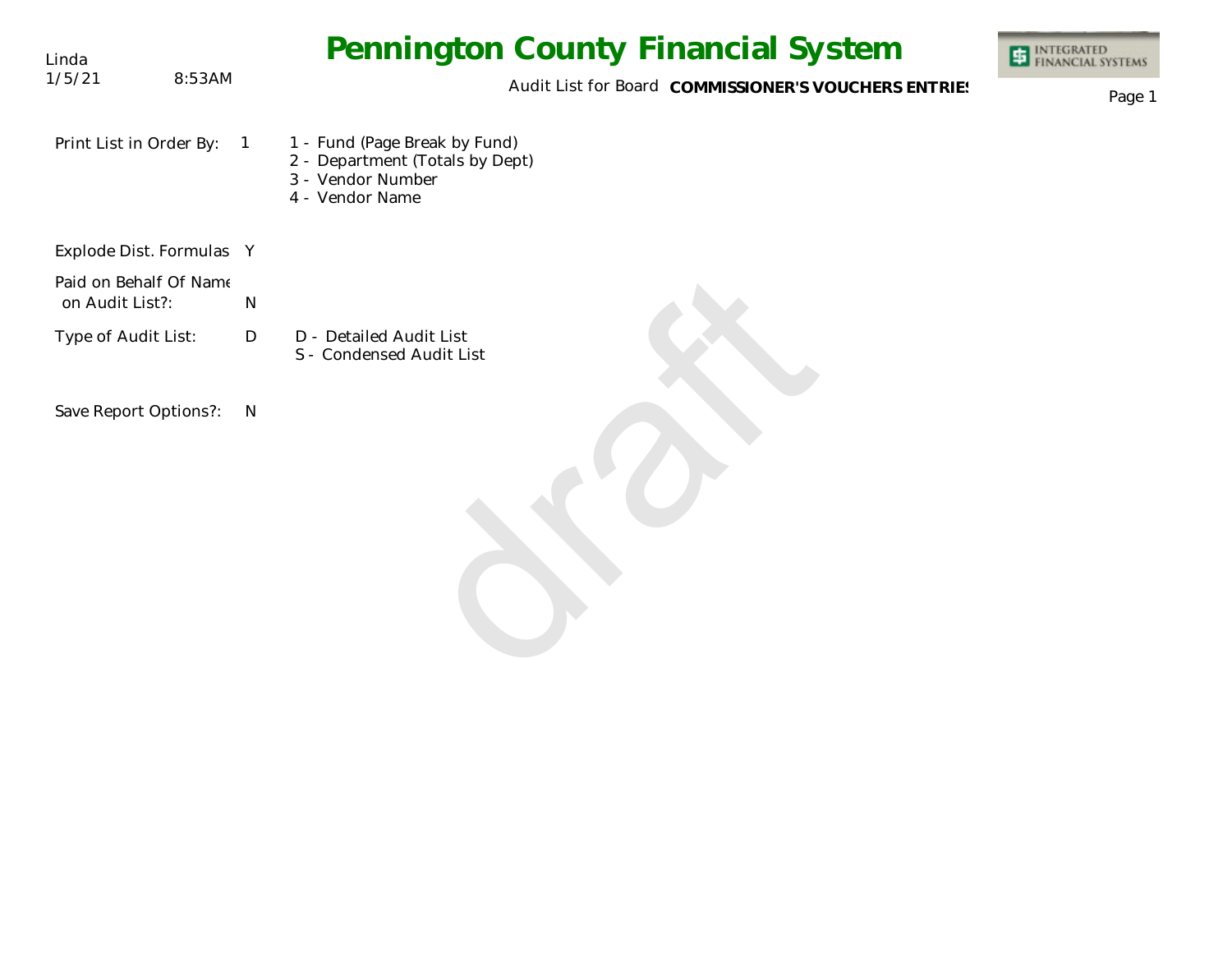

INTEGRATED<br>FINANCIAL SYSTEMS

**1** County Revenue

#### Audit List for Board COMMISSIONER'S VOUCHERS ENTRIES<br>Page 2

|                | No.   | Vendor Name<br>Account/Formula           | Rpt<br>Accr | Amount | Warrant Description<br>Service Dates | Invoice $#$<br>Paid On Bhf # |                   | Account/Formula Descripti 1099<br>On Behalf of Name |   |
|----------------|-------|------------------------------------------|-------------|--------|--------------------------------------|------------------------------|-------------------|-----------------------------------------------------|---|
| $\overline{7}$ | 20307 | TVEITBAKK/DARRYL<br>01-003-000-0000-6103 | AP          | 75.00  | PER DIEM - NEW COM ORIENT - TRF      | 121120                       | PER DIEMS - BOARD |                                                     | N |
| 8              |       | 01-003-000-0000-6103                     | AP          | 100.00 | PER DIEM - AIRPORT/PERSONN- TRF      | 121620                       | PER DIEMS - BOARD |                                                     | N |
| 9              |       | 01-003-000-0000-6103                     | AP          | 100.00 | PER DIEM - PERSONNEL COMM- TRF       | 121720                       | PER DIEMS - BOARD |                                                     | N |
|                |       | 01-003-000-0000-6103                     | AP          | 75.00  | PER DIEM - PERSONNEL COM - TRF       | 12220                        | PER DIEMS - BOARD |                                                     | N |
| 10             |       | 01-003-000-0000-6103                     | AP          | 100.00 | PER DIEM - PERSONNEL/CARES- TRF      | 122220                       | PER DIEMS - BOARD |                                                     | N |
| 2              |       | 01-003-000-0000-6103                     | AP          | 75.00  | PER DIEM - AIRPORT AUTH - TRF        | 12320                        | PER DIEMS - BOARD |                                                     | N |
| 3              |       | 01-003-000-0000-6103                     | AP          | 100.00 | PER DIEM - PERSONNEL/AFS - TRF       | 12420                        | PER DIEMS - BOARD |                                                     | N |
| 4              |       | 01-003-000-0000-6103                     | AP          | 75.00  | PER DIEM - AMC ANNUAL MT - TRF       | 12720                        | PER DIEMS - BOARD |                                                     | N |
| 5              |       | 01-003-000-0000-6103                     | AP          | 75.00  | PER DIEM - BUILD COMM - TRF          | 12820                        | PER DIEMS - BOARD |                                                     | N |
| 6              |       | 01-003-000-0000-6103                     | AP          | 75.00  | PER DIEM - ENBRIDGE COMM - TRF       | 12920                        | PER DIEMS - BOARD |                                                     | N |
|                | 20307 | TVEITBAKK/DARRYL                         |             | 850.00 | 10 Transactions                      |                              |                   |                                                     |   |
| 1 Fund Total:  |       |                                          |             | 850.00 | County Revenue                       |                              | 1 Vendors         | 10 Transactions                                     |   |
|                |       | Final Total:                             |             | 850.00 | 1 Vendors                            | 10 Transactions              |                   |                                                     |   |
|                |       |                                          |             |        |                                      |                              |                   |                                                     |   |
|                |       |                                          |             |        |                                      |                              |                   |                                                     |   |
|                |       |                                          |             |        |                                      |                              |                   |                                                     |   |
|                |       |                                          |             |        |                                      |                              |                   |                                                     |   |
|                |       |                                          |             |        |                                      |                              |                   |                                                     |   |
|                |       |                                          |             |        |                                      |                              |                   |                                                     |   |

Linda 1/5/21 8:53AM